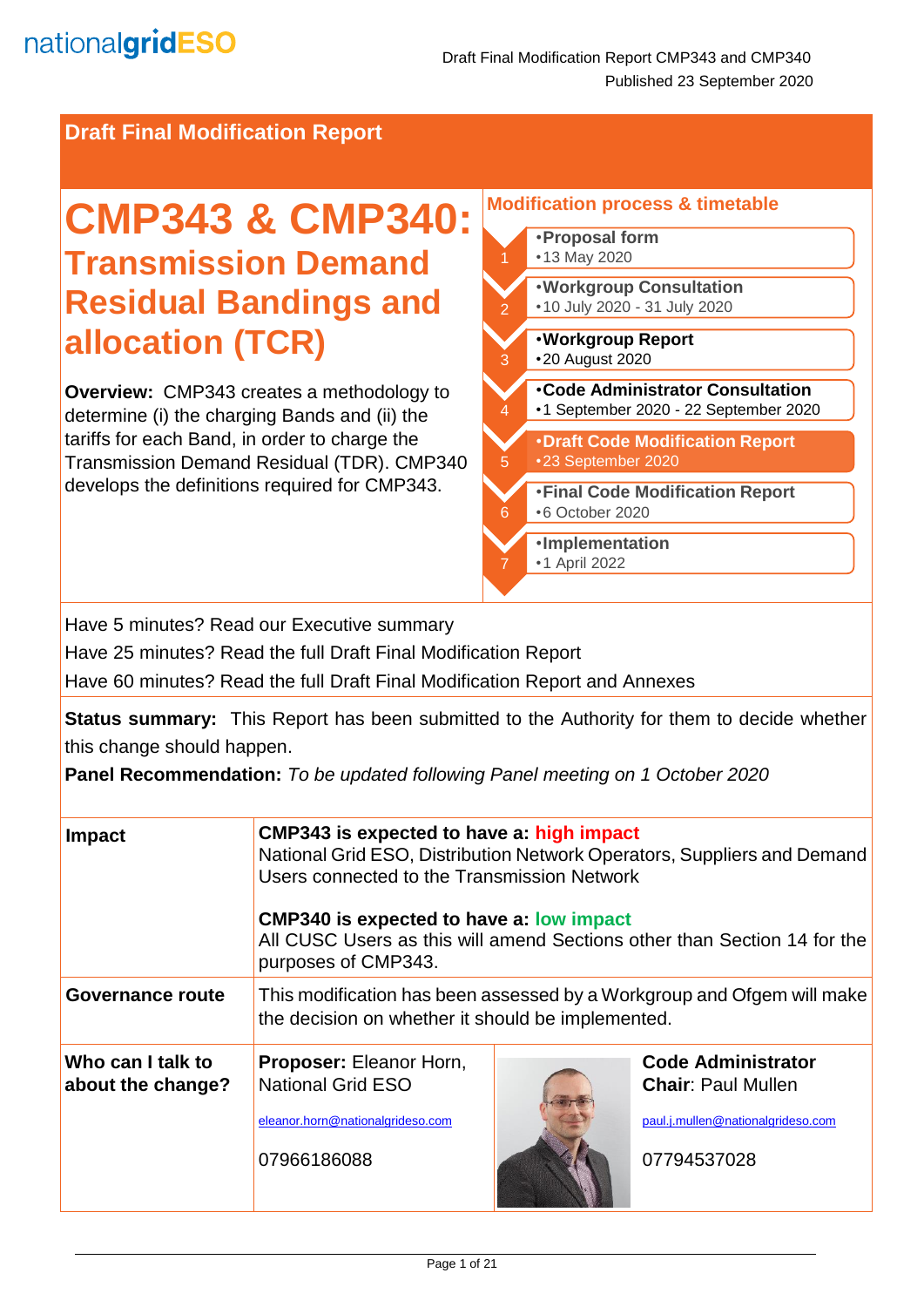# **Executive Summary**

CMP343 will deliver part of Ofgem's TCR direction<sup>1</sup> concerning the Transmission Demand Residual (TDR) by creating a methodology by which the residual element of demand Transmission Network Use of System (TNUoS) tariffs can be apportioned to Half Hourly (HH) and Non Half-Hourly (NHH) demand, and a separate methodology to determine the 'Bands' against which the residual element of demand TNUoS is levied. CMP340 will provide the definitions required for CMP343.

# **What is the issue?**

l

Currently, network cost recovery incentivises inefficient actions and there are differences in treatment across transmission and distribution. The full rationale for this change can be found in Ofgem's TCR direction.

# **What is the solution and when will it come into effect?**

**Proposers solution (CMP343):** The ESO will determine and publish the Bands that apply at each voltage level. The ESO will create these by segregating transmission connected demand by consumption in accordance with the requisite percentiles.

Key aspects of this solution are set out in the following table:

**Alternative solutions (CMP343):** 9 Workgroup Alternative CUSC Modifications (WACMs) have been put forward by the Workgroup. WACMs 1 to 8 add the following variants to the Original solution:

- creating 2 or 4 transmission bands determined by percentiles of consumption rather than a single transmission band
- alternative options to flooring the locational charge at £0 in negative locational TNUoS charging zones. Note that these options only apply from 1 April 2022 to 31 March 2023.

WACM9 creates 2 transmission bands by segregating transmission connected demand by voltage rather than consumption; otherwise it is the same as the CMP343 Proposer's Solution Proposal.

**Proposers solution (CMP340):** Alter and add defined terms to Section 11 as necessary for the development of CMP343 Original Proposal and WACMs 1-5.

<sup>1</sup> [https://www.ofgem.gov.uk/publications-and-updates/targeted-charging-review-decision-and-impact](https://www.ofgem.gov.uk/publications-and-updates/targeted-charging-review-decision-and-impact-assessment)[assessment](https://www.ofgem.gov.uk/publications-and-updates/targeted-charging-review-decision-and-impact-assessment)

<sup>&</sup>lt;sup>2</sup> £/kW for HH metered users based on consumption over triad or p/kWh for NHH metered users based on 4-7PM chargeable volume.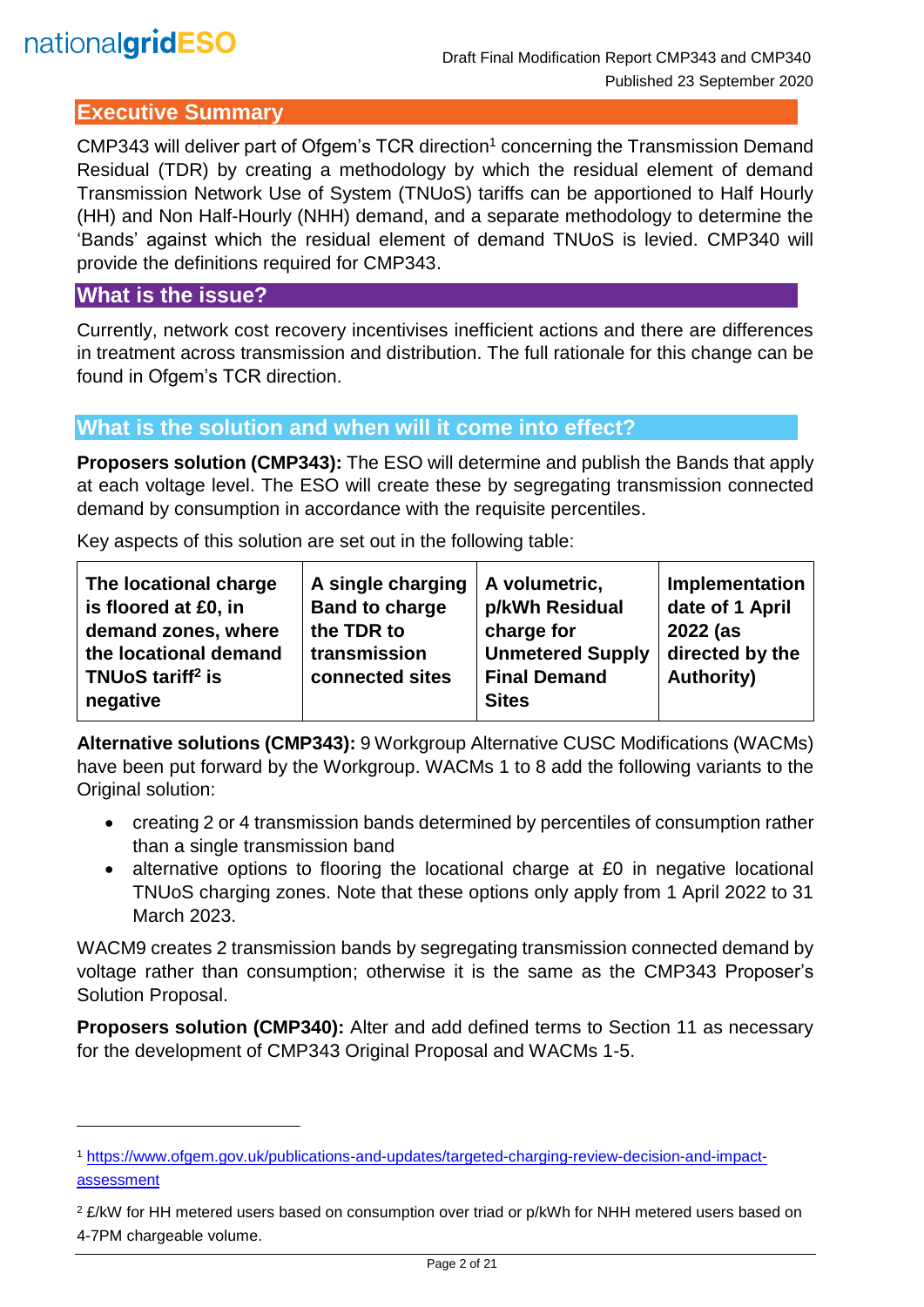

**Alternative solutions (CMP340):** Two alternative solutions have been raised for CMP340 so as not to add redundant definitions to the CUSC.

- CMP340 WACM1 relates to the Section 11 defintions needed for CMP343 WACMs 6-8.
- CMP340 WACM2 relates to the Section 11 defintions needed for CMP343 WACM 9.

The CMP340 solution to be implemented is dependent on which CMP343 solution chosen is by the Authority.

# **Workgroup conclusions (CMP343):**

The Workgroup concluded by majority that the Original, WACM1, WACM2, WACM3, WACM4, WACM5 and WACM9 better facilitated the CUSC Objectives than the Baseline. However, there was support for WACM6, WACM7 and WACM8.

## **Workgroup conclusions (CMP340):**

The Workgroup concluded unanimously that the Original, WACM1 and WACM2 all better facilitated the CUSC Objectives than the Baseline.

## **Implementation date (CMP343 & CMP340):** 1 April 2022.

#### **Panel Recommendation**

*To be updated following Panel meeting on 1 October 2020*

# **What is the impact if this change is made?**

**(CMP343)** This is a large-scale change that will require amendments and consequential changes to all Supplier and DNO processes.

**(CMP340)** Low impact to all CUSC parties as this to add/amend definitions in the code.

## **Interactions**

l

CMP343 and CMP340 are two of five CUSC modifications which will change the way the Transmission Demand Residual (TDR) is calculated and charged as per [Ofgem's TCR](https://www.ofgem.gov.uk/publications-and-updates/targeted-charging-review-decision-and-impact-assessment)  [SCR Direction](https://www.ofgem.gov.uk/publications-and-updates/targeted-charging-review-decision-and-impact-assessment)<sup>3</sup>

- CMP343 develops a methodology for the TDR to be applied only to 'Final Demand' consumers on a 'Site' basis, being a Final Demand Site.
- CMP340 provides the definitions required for CMP343, to areas in CUSC outside of Section 14.
- CMP334 defines "Final Demand" and "Single Site" and, as a consequence, what a "Final Demand Site" and what a "Non-Final Demand Site" is. DCUSA Change Proposal DCP359<sup>4</sup> looks to mirror what CMP334 is seeking to do, in the DCUSA. The modifications have been run alongside each other to ensure consistency in the definitions.
- CMP335 and CMP336 update the post-tariff processes within CUSC.

<sup>3</sup> <https://www.ofgem.gov.uk/publications-and-updates/targeted-charging-review-decision-and-impact-assessment>

<sup>4</sup> <https://www.dcusa.co.uk/wp-content/uploads/2020/01/DCP-359-Change-Proposal-Form-v1.0.pdf>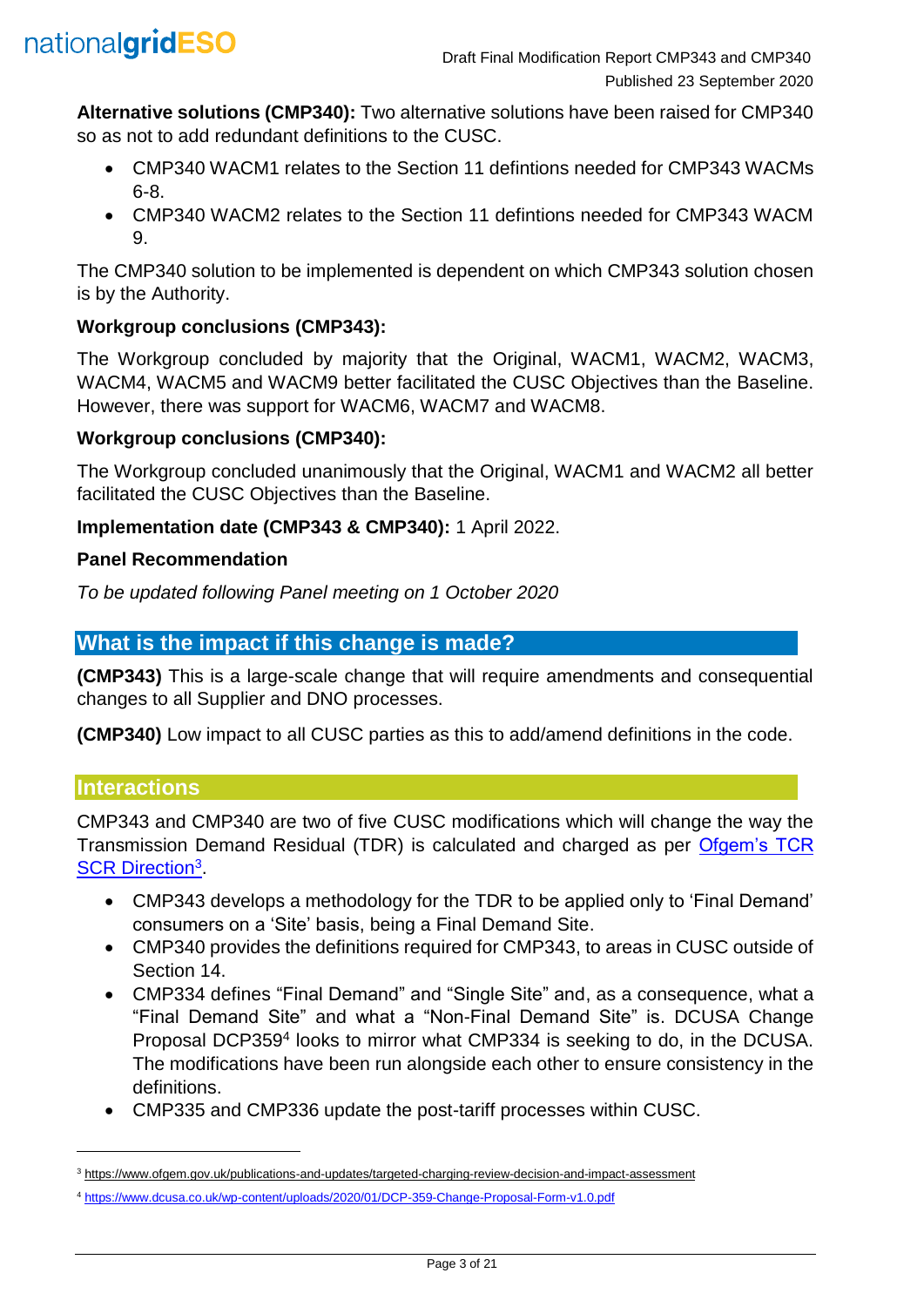The table below summarises which aspects of the TCR SCR Direction will be covered in each modification.

| <b>CUSC</b>  | <b>CMP343 &amp; CMP340</b>                                                                                                                                    |                               | <b>CMP334</b>                                                                                                                                  |                           | <b>CMP335/CMP336</b>                                                                                                                         |                                  |
|--------------|---------------------------------------------------------------------------------------------------------------------------------------------------------------|-------------------------------|------------------------------------------------------------------------------------------------------------------------------------------------|---------------------------|----------------------------------------------------------------------------------------------------------------------------------------------|----------------------------------|
|              | Creates a methodology<br>to determine (i) the<br>charging Bands and (ii)<br>the tariffs for each<br>Band.<br>Develops the definitions<br>required for CMP343. |                               | Identifies who will be<br>liable to pay the TDR by<br>defining 'Final Demand',<br>Site', 'Final Demand<br>Site' and 'Non-Final<br>Demand Site' |                           | Updates all of the 'post<br>tariff setting' processes<br>(e.g. Band allocation,<br>securitisation etc) to<br>reflect the TDR<br>methodology. |                                  |
| <b>DCUSA</b> | <b>DCP358</b>                                                                                                                                                 | <b>DCP359</b>                 |                                                                                                                                                | <b>DCP360</b>             |                                                                                                                                              | <b>DCP361</b>                    |
|              | <b>Determines</b><br><b>Banding</b>                                                                                                                           | <b>Determines</b>             |                                                                                                                                                | Allocates to<br>Bands and |                                                                                                                                              | Determines the<br>calculation of |
|              | boundaries                                                                                                                                                    | which customers<br>should pay |                                                                                                                                                | interventions             |                                                                                                                                              | charges                          |
| <b>BSC</b>   | P402                                                                                                                                                          |                               |                                                                                                                                                |                           |                                                                                                                                              |                                  |
|              | Establishes the processes and data flows to enable Elexon to collect<br>aggregate data from DNOs, and subsequently provide the required data to<br>NGESO.     |                               |                                                                                                                                                |                           |                                                                                                                                              |                                  |

# **Contents**

This document is the CMP343 & CMP340 **Draft Final Modification Report.** This document outlines;

- **What is the issue?**
- **What is the solution?**
	- Proposer's solution
	- Workgroup considerations
	- Workgroup consultation summary
	- Legal text
- **What is the impact of this change?**
	- Workgroup vote
	- Code Administrator consultation summary
	- Panel recommendation vote
- **When will the change take place?**
- **Acronym table and reference material**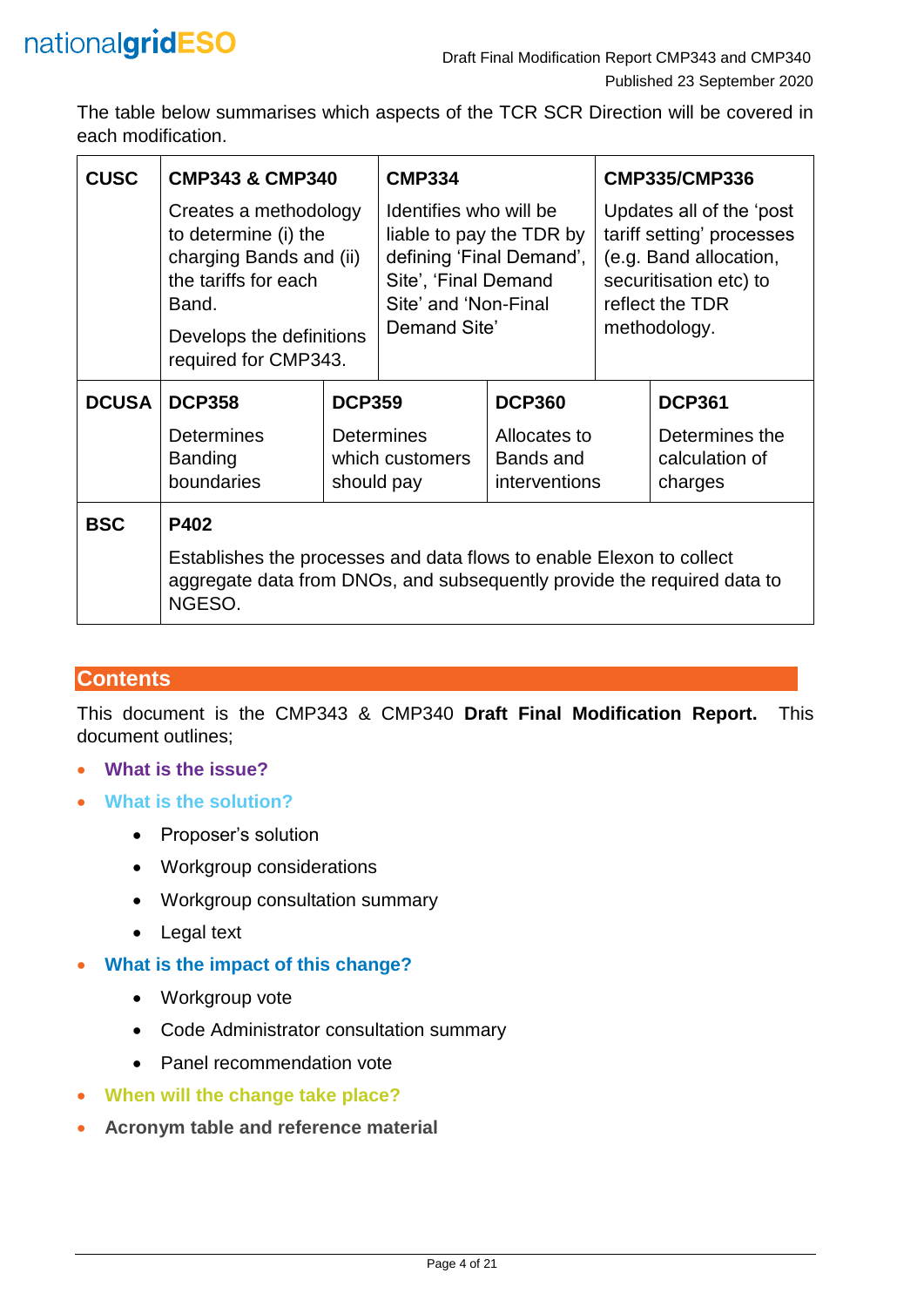# **What is the issue?**

#### **What is the issue?**

Currently, network cost recovery incentivises inefficient actions and there are differences in treatment across transmission and distribution. The full rationale for this change can be found in Ofgem's Targeted Charging Review Significant Code Review (TCR SCR) [Decision.](https://www.ofgem.gov.uk/system/files/docs/2019/12/full_decision_doc_updated.pdf)

#### **What is the solution?**

#### **Differences between CMP343 and CMP332**

CMP343 Original Solution is broadly the same as the CMP332 Original Solution with 2 key differences:

- Implementation Date will be 1 April 2022 rather than 1 April 2021; and
- Acting on feedback from respondents to the CMP332 Workgroup Consultation, ESO are now adopting a volumetric approach to UMS. Broadly ESO agree with the concerns from industry that including UMS sites in the LV no-MIC band could lead to gaming to avoid the Transmission Demand Residual charge.

#### **Proposer's solution (CMP343)**

In summary CMP343 will:

- 1. Create a new methodology for determining charging bands for TDR, based on the methodology in Ofgem's decision;
- 2. Create a new methodology to split TDR cost to these bands, based on Final Demand at Single Sites; and
- 3. Establish a process for a periodic review of the TDR methodology.

This modification has been directed by the Authority to deliver:

- A methodology to appropriately split residual recovery between HH and NHH demand, by voltage level, including the creation of a separate residual tariff for Unmetered Supply (UMS) volumes;
- The application of residual charges to Final Demand only, levied on a Single Site basis;
- Charging Bands, set at the  $40<sup>th</sup>$ , 70<sup>th</sup> and 85<sup>th</sup> percentiles of either Maximum Import Capacity (MIC) or, where no MIC has been agreed between DNO and consumer, consumption values in kWh, for each of the following category of consumer:
	- o LV-Connected Non-Domestic Demand Sites with a Maximum Import Capacity;
	- o LV-Connected Non-Domestic Demand Sites without a Maximum Import Capacity; and
	- o Separately, HV-Connected and EHV-Connected demand Sites (both with Maximum Import Capacities).
- A methodology to apportion the residual to each Band within each of these voltagebased categories, where the total value paid by demand in each Band is directly proportional to that Band's consumption as a percentage of total national (gross) consumption, such values to be recovered through specific residual Tariffs which must be the same for each demand Site within a Band;
- A residual charge, or a set of charges for Sites connected directly to the Transmission Network;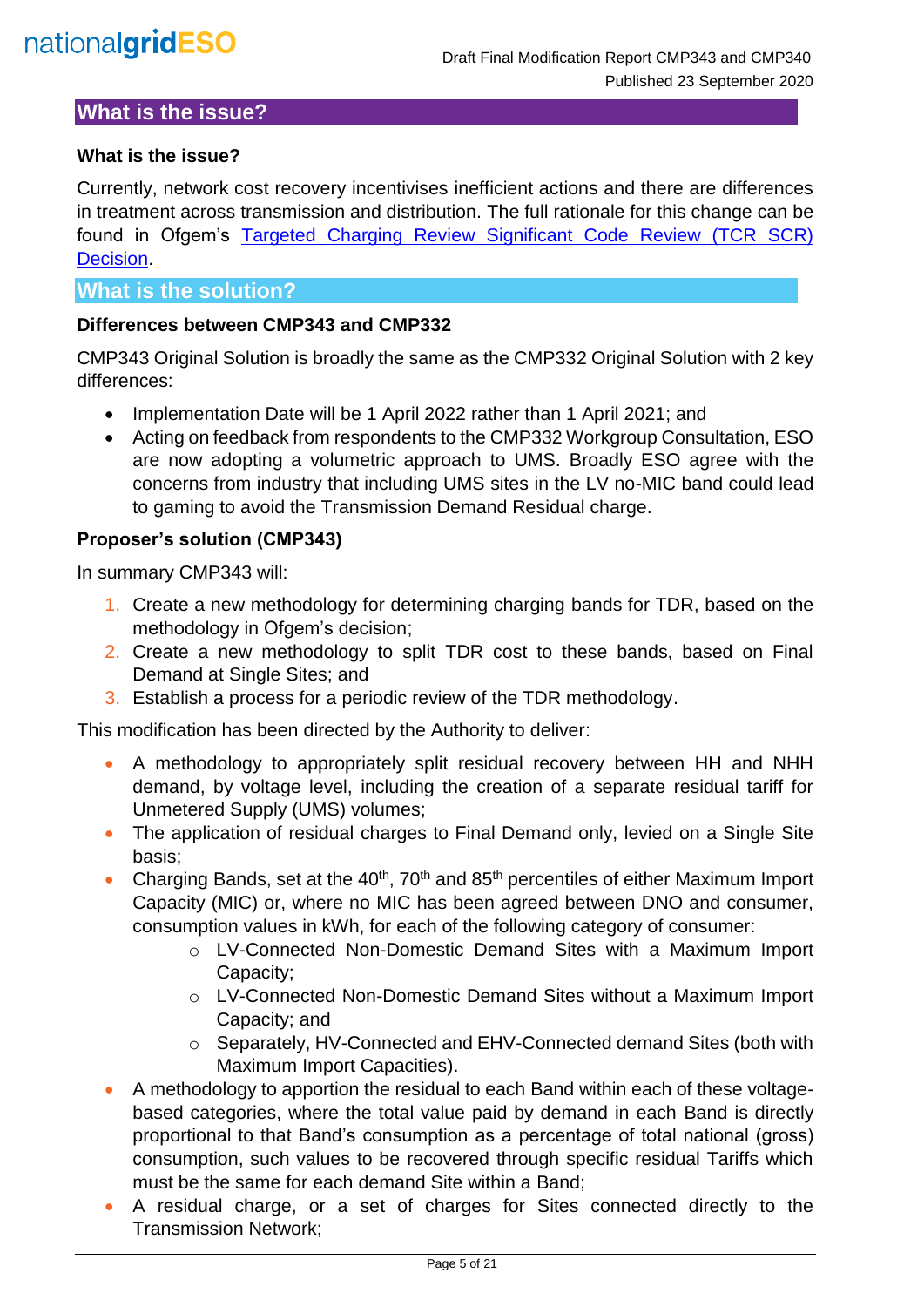# nationalgridESO

- A single residual charge for Domestic Sites;
- A single p/kWh residual tariff for Final Demand Unmetered Supplies; and
- A process to review the Bands and, separately, the finalisation of a residual charge Tariff structure, including a consideration of a pence per Site per day option.

National Grid ESO (NGESO), on receipt of total annual national gross consumption, split by Measurement Class, and the site aggregate MVA value of MICs agreed between consumers and DNOs, will determine and publish the Bands that apply at each voltage level, having calculated the Bands in accordance with the requisite percentiles.

NGESO will have an obligation, following approval of DCP358 by the Authority, for it or its nominated Agent to determine and publish the Bands by 31 October 2020 in advance of the commencement of the Onshore Transmission Owner price control in April 2021. For subsequent Onshore Transmission Owner price controls this Band setting exercise will be repeated.

The following table summarises how the Charging Bands will be determined:

# 1. Proposed Structure of Demand TNUoS tariffs from 2022



The following slide explains how the demand residual tariffs would be calculated once the charging Bands had been determined. This includes a new UMS Residual tariff: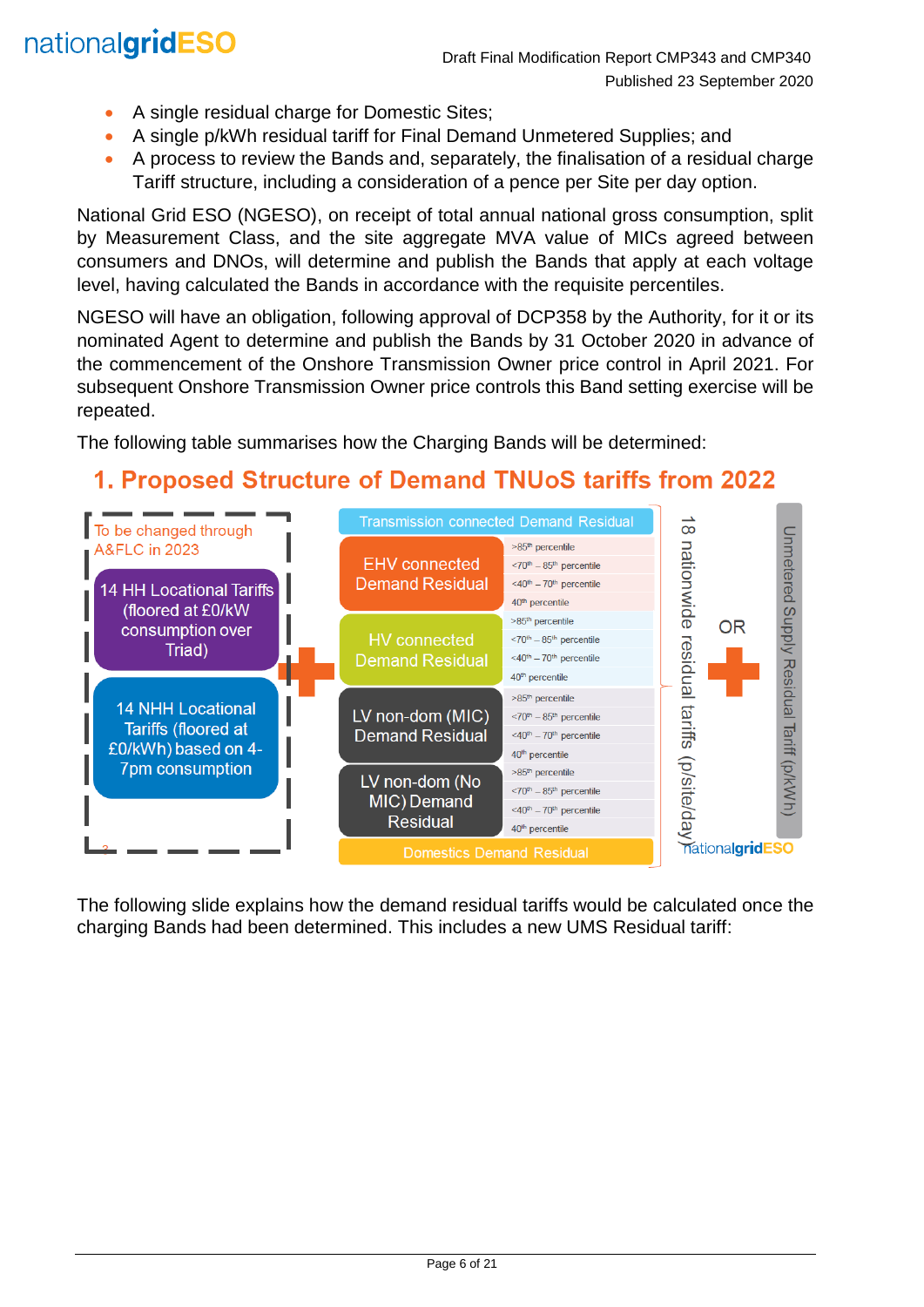

# How the total TNUoS Demand Residual (TDR) could be calculated



# 2. How will costs be split between the residual bands?

- Levy the locational components from Tariff & Transport model to NHH and HH volumes
- Identify the Total Amount remaining (including the Embedded Export Tariff)
- Determine the residual p/site/day for each of the 18 bands & UMS p/kWh tariff.



There will be a periodic review of the TDR methodology at the start of each new price control.

#### **Proposer's solution (CMP340):**

Amend the CUSC where necessary to support the Original Proposal and any Workgroup Alternative CUSC Modification Proposals as raised by the CMP343 Workgroup.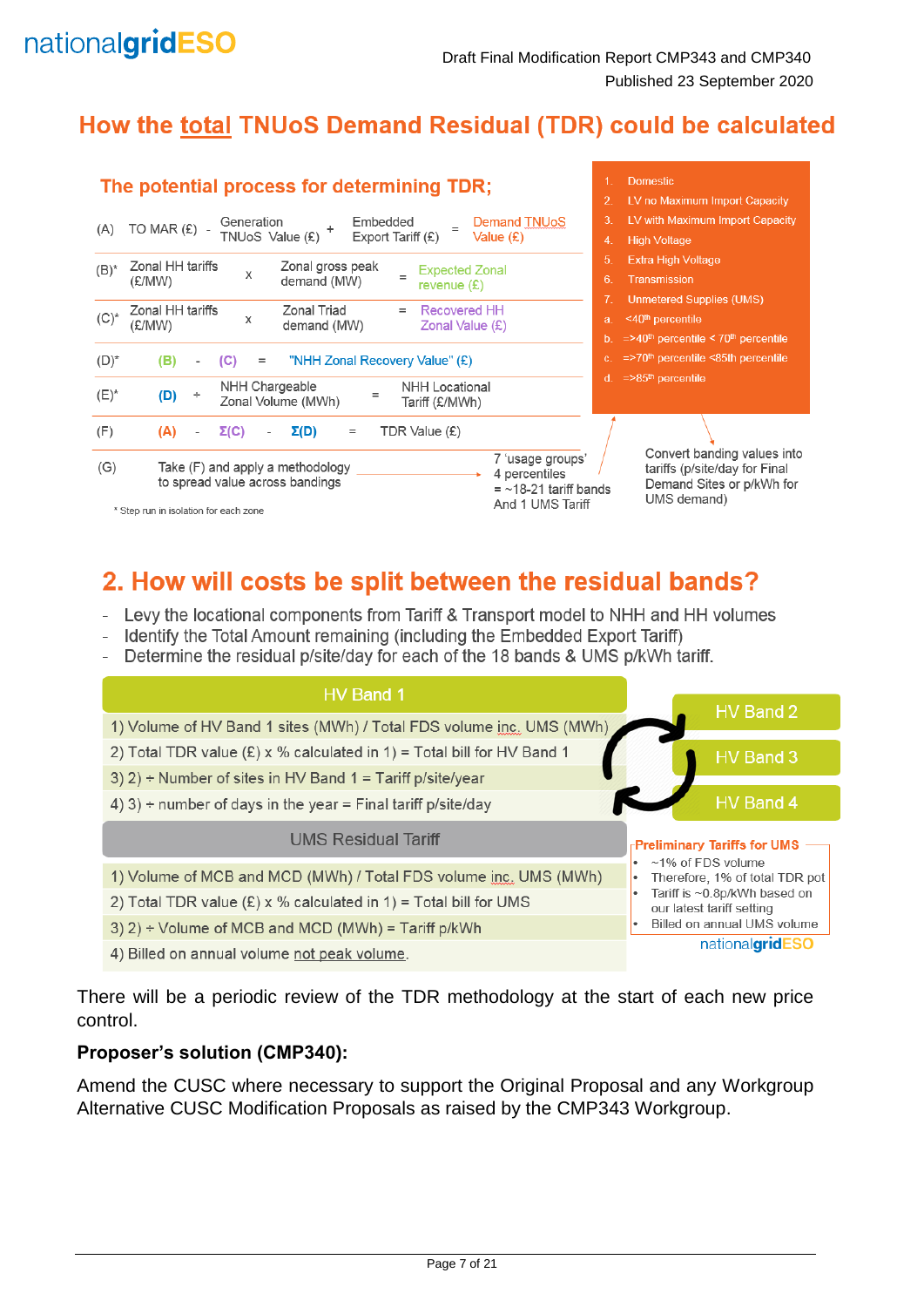# **Workgroup Considerations**

The Workgroup convened twice to discuss the perceived issue, detail the scope of the proposed defect, devise potential solutions and assess the proposal in terms of the Applicable CUSC Objectives.

The CMP343 Workgroup took into account the previous work done for CMP332 and noted the changes between CMP332 and CMP343. A Workgroup Consultation was run for CMP332 between 6 and 27 February 2020. See Annex 5-7 for the CMP332 Workgroup Consultation, Summary and responses.

The CMP343/340 Workgroup held their Workgroup Consultation between 10 – 30 July 2020 and received 13 responses which included 1 confidential response. The full nonconfidential responses and a summary of the responses can be found Annexes 13 and 14.

The main themes that came out of the consultation were:

- Support across a range of options; however, there is need to ensure consistency as much as possible across Transmission and Distribution;
- Respondents were broadly happy with the delayed implementation date; however, there were still some who felt 2022 was too early;
- The Workgroup were asked to consider whether Transmission connected sites can be charged/allocated based on allowed/agreed capacity or voltage rather than consumption.
- On the number of transmission bands:
	- $\circ$  The majority were supportive of having just 1 transmission band given the low numbers of transmission sites, as this avoids creating 'cliff edges' at the band boundaries and there is no risk of gaming;
	- o There was some support for having 4 transmission bands, as this avoids distortive charges between small and large sites and delivers more cost reflective prices to sites connected at Transmission;
	- o No respondent opted for 2 transmission bands; however, there was general agreement that 85% would be the most appropriate percentile split.
- On the treatment of zones that have a negative locational tariff:
	- o There was majority support for flooring the locational tariff to £0/kW as this minimises the risk of incentive for demand sites to consumer more power at peak times;
	- o There was some support for no flooring as this appears to be consistent with Ofgem's Direction;
	- o There was also some support for the £/site/day locational adjustment to negative locational charges, although others believed this was too complex to introduce for 1 Charging Year.
- There was support for charging UMS on a volumetric basis.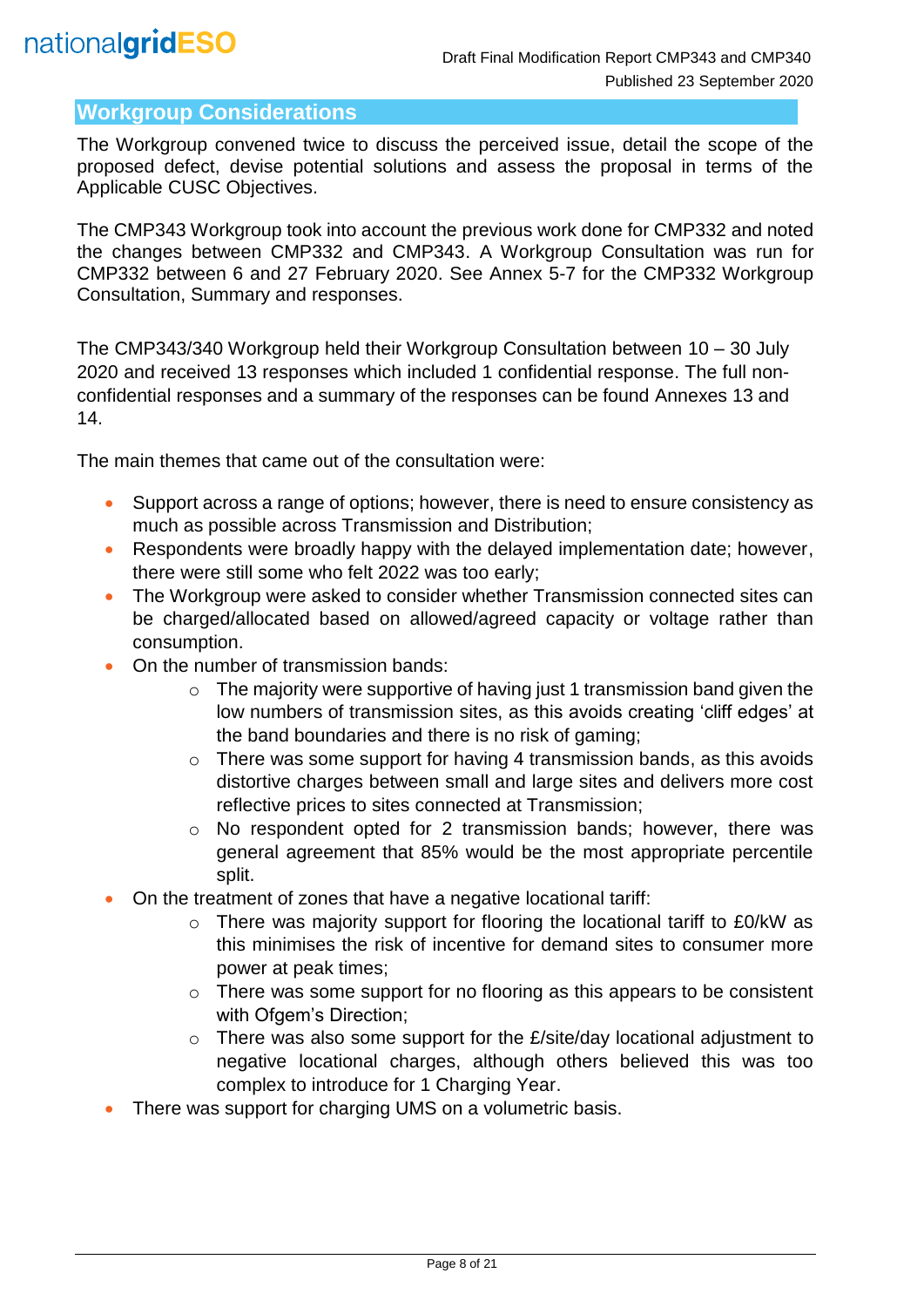

l

The below summarises the main aspects of the Proposer's solution that have been discussed in the CMP332, and CMP343/340 workgroups. This section details each aspect in term.

| The locational charge                     | A single charging     | A volumetric,           | Implementation    |
|-------------------------------------------|-----------------------|-------------------------|-------------------|
| is floored at £0, in                      | <b>Band to charge</b> | p/kWh Residual          | date of 1 April   |
| demand zones, where                       | the TDR to            | charge for              | 2022 (as          |
| the locational demand                     | transmission          | <b>Unmetered Supply</b> | directed by the   |
| TNU <sub>o</sub> S tariff <sup>5</sup> is | connected sites       | <b>Final Demand</b>     | <b>Authority)</b> |
| negative                                  |                       | <b>Sites</b>            |                   |

#### **Treatment of zones that have a negative locational tariff**

#### **Option A) Floor the locational tariff to £0/kW<sup>6</sup> (Proposer's solution)**

The Proposer continues to believe following discussions within the CMP332 workgroup that, pending the outcome of the Access and Forward-Looking Charges SCR, the existing floor of £0 on demand tariffs should be retained, such that in zones where the locational element of the tariff (or the new, solely locational demand tariff) is negative as an outcome of either the DC Load Flow Investment Cost Related Pricing DCLF ICRP model ("Transport model") or the above NHH allocative methodology, it is floored at £0 and demand users are not paid to import over peak periods, as is the case today.

The Workgroup considered the combined effect of the proposed demand residual changes and the existing negative locational charges and raised the following concerns:

- Maintaining negative demand locational changes, with the TCR SCR directed changes, will mean some users will be paid TNUoS for their use of the transmission system over TRIAD. This could create a perverse incentive for Demand Users to consume over these periods;
- This incentive could cause congestion at Distribution Network level in negatively charged zones, due to an increase in peak demand at lower voltages, as there is now an incentive to increase demand, rather than a signal to reduce demand at peak times.
- Increasing demand at times of peak system demand in zones with negative locational tariff could push up wholesale prices across Great Britain.
- Flooring the locational demand tariff at £0/kW would, based on the 2019/20 Charging Year, cause distributional effects of  $\sim$  £200m on the Residual value as 8 of the 14 demand zones (based on Charging Year 2020-21) have negative locational demand tariffs.
- Flooring the locational tariff at £0/kW would weaken the locational price signal by setting 8 zones to be the same and reducing cost-reflectivity.

<sup>5</sup> £/kW for HH metered users based on consumption over triad or p/kWh for NHH metered users based on 4-7PM chargeable volume.

<sup>6</sup> Intention is to floor the locational tariff at £0/kW only and not to floor (at £0/kW) the gross tariffs (locational + residual)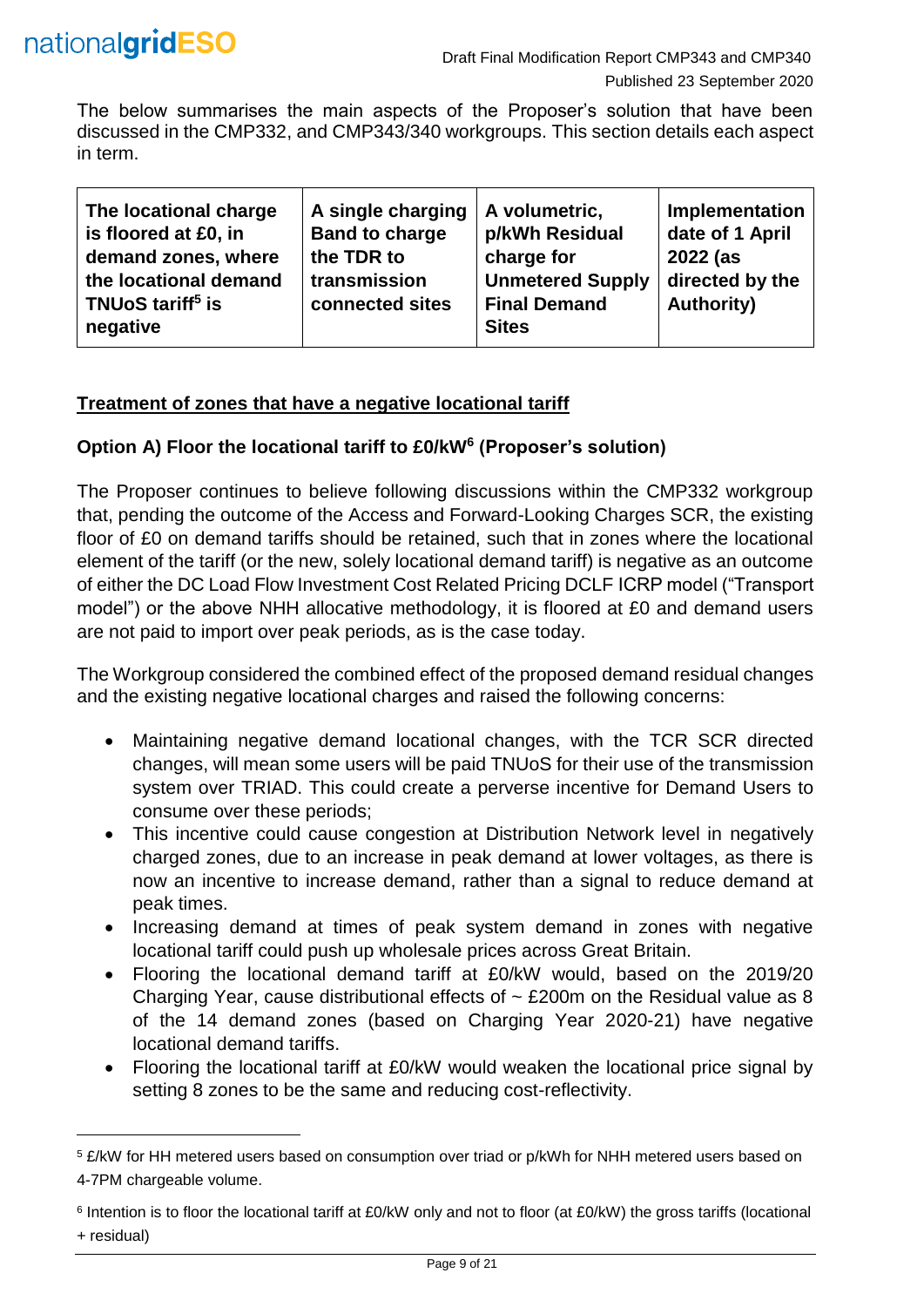

Noting that the ESO Original Proposal is to floor the locational demand tariff at £0/kW where the locational TNUoS demand tariff is negative, the CMP332 Workgroup had considered potential alternatives for other treatment of the negative demand locational charge. CMP343/340 Workgroup agreed that these options remain valid alternative solutions to consider. **However, these would be temporary solutions, which would be in place until the changes from the Access and Forward-Looking Charges SCR are implemented (2023).**

The 2 options are:

#### **Option B) Not to floor the tariffs – EDF**

Ofgem confirmed that they have not assumed flooring of the locational demand TNUoS tariffs at £0 in the modelling used to inform the TCR SCR Decision. Whilst there was no overwhelming support for this, some members of the Workgroup are concerned that the ESO's Original solution is not in line with the TCR SCR Decision and questioned whether Ofgem would approve this or alternatives to an Original solution that would interact with the ongoing AFLC SCR by removing the locational signal from 8 of the 14 demand tariff zones. Some Workgroup members suggested that a no flooring option would appear to comply with what was directed. Therefore, the Workgroup agreed that options should be put forward for this approach. See potential solutions 3-5 for more detail.

#### **Option C) Introduce a £/site/day locational adjustment to negative locational charges, to mitigate the distributional impact of flooring the locational tariff to zero - Npower**

In the treatment of negative locational charges, this seeks to introduce a  $E/\text{site}/\text{day}$ locational adjustment that aims to mitigate the distributional impact of flooring the locational tariff to zero so that there is no perverse incentive to consume more energy over peak periods.

To calculate the £ per zone adjustment, ESO would need to run the Tariff model twice, once with a floor of zero applied to the locational tariffs and then again without applying a floor to the locational tariffs, recording the revenue expected to be collected from each zone under both scenarios. See potential solutions 6-8 for more detail.

#### **Transmission banding**

Ofgem has given the Workgroup discretion to determine how to Band sites connected directly to the transmission network. Solutions that determine bands using consumption and voltage have been raised as alternative proposals. Solutions using capacity to determine bands were considered but not taken forwards – these are summarised in the table below.

#### **One transmission Band (Proposer's solution)**

The Original proposal is to charge the Transmission Demand Residual to Directly Connected Final Demand Sites through a single Charging Band. The Proposer shared some analysis which supported the proposal to have one charging Band for Transmission connected customers (as per paragraph 18 of the Direction - this is set out in Annex 8).

The Workgroup also considered Transmission banding, in respect of paragraph 35 of the Direction, which contains specific reference to Transmission banding options or exceptions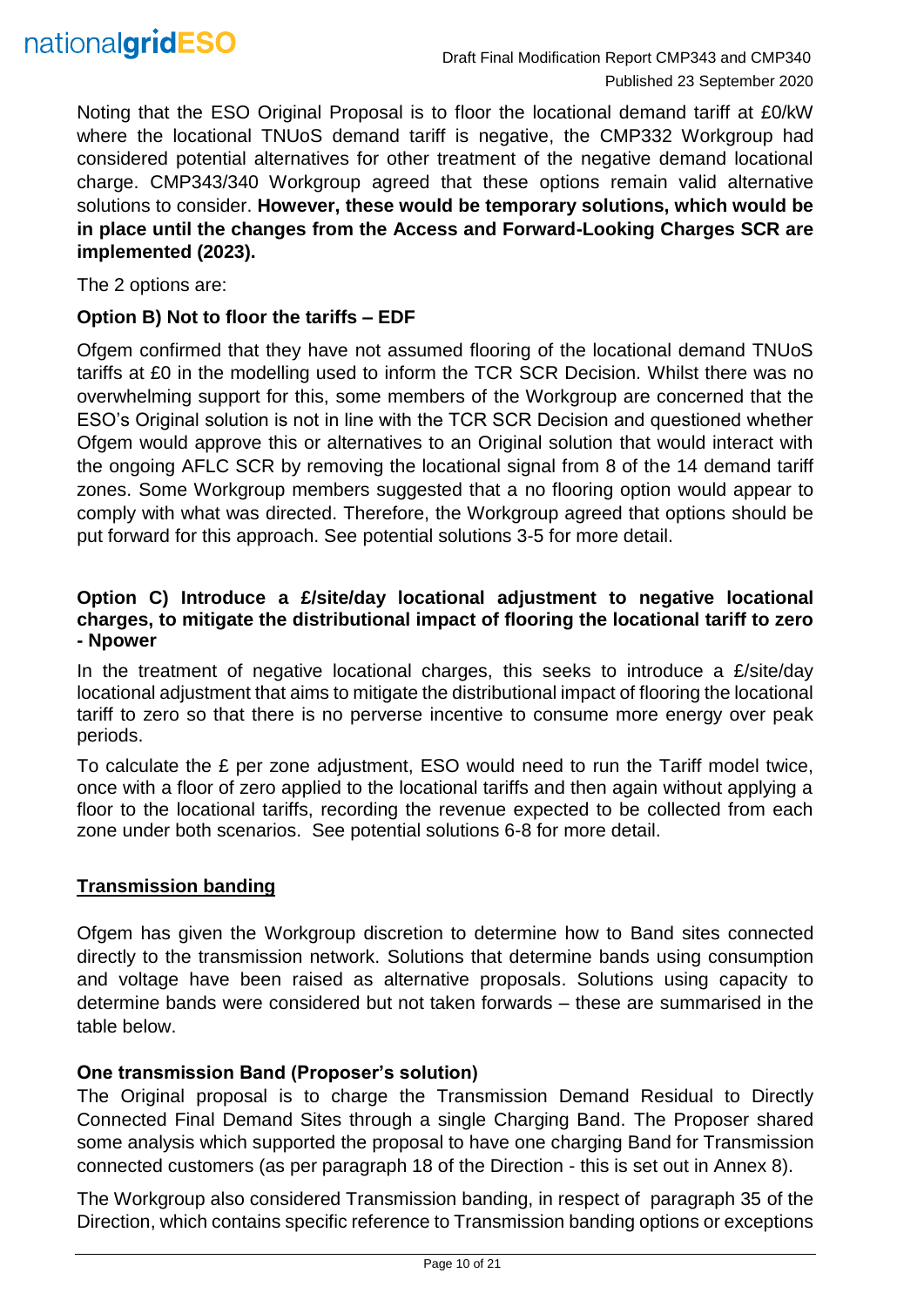

for very small Transmission connected final demand sites. The analysis produced by the ESO shows that the distribution of Transmission connected final demand sites by consumption has a long tail containing a small number of sites with very high annual consumption. This analysis encouraged the proposal of workgroup alternatives with either two Transmission bands (with the band boundary at the 85<sup>th</sup> percentile), or four Transmission Bands (with the band boundaries at the  $40<sup>th</sup>$ , 70<sup>th</sup> and 85<sup>th</sup> percentiles, as used for the Distribution level).

#### **Transmission Bands determined by consumption - Analysis**

As part of the CMP332 Workgroup, the ESO identified what they believed to be Final Demand Sites and produced some analysis to show the comparison between having one, two or four transmission bands determined by consumption. The CMP343 Workgroup has updated this analysis following clarity on the definition for Final Demand Site as part of the CMP334 / DCP359 Workgroup discussions and has identified 4 additional sites that would be classed as Final Demand Sites. The analysis, which is set out in Annex 8, concludes that there is significant difference between Transmission Demand Residual Charges for each Transmission Band – given the materiality, this will encourage parties to dispute which band they sit within. This analysis is based on a number of assumptions (as set out in Annex 9).

#### **Two transmission Bands determined by consumption - EDF**

ESO developed a model to look at the effect on charges of having more than one transmission Band. There was a clear boundary line for creation of two Bands, which would mean there were no parties close to being in the lower Band. This was the 85<sup>th</sup> percentile of the Band, which fits in with the percentiles used in the TCR direction in the distribution Bandings. However, there was concern that those in the lower Band were still large consumers and would benefit from having the lower charge. Concerns were also raised in the Workgroup Consultation that two or four transmission bands create 'cliff edges' at the band boundaries and encourage customers to reconfigure their sites in order to benefit from cheaper Annual Tariffs.

#### **Four transmission Bands determined by consumption - EDF**

Four Bands were considered to avoid distortive charges between small and large sites and deliver more cost reflective prices to sites connected at Transmission. This is also consistent with the Banding approach for distribution connected sites.

EDF raised proposed solutions with variants of 2 and 4 transmission Bands. See table 1 for the proposed solutions raised by the Workgroup.

#### **Two Transmission Bands determined by voltage – NGESO**

All of the options presented in the CMP343 Workgroup Consultation had the number of Transmission bands determined in respect to percentiles of consumption. This is because a suitable proxy for capacity (MIC is used at Distribution) is not available for Transmission connected demand. One potential way of segregating transmission connected demand is by voltage rather than capacity or consumption. This alternative was therefore raised following the Workgroup Consultation.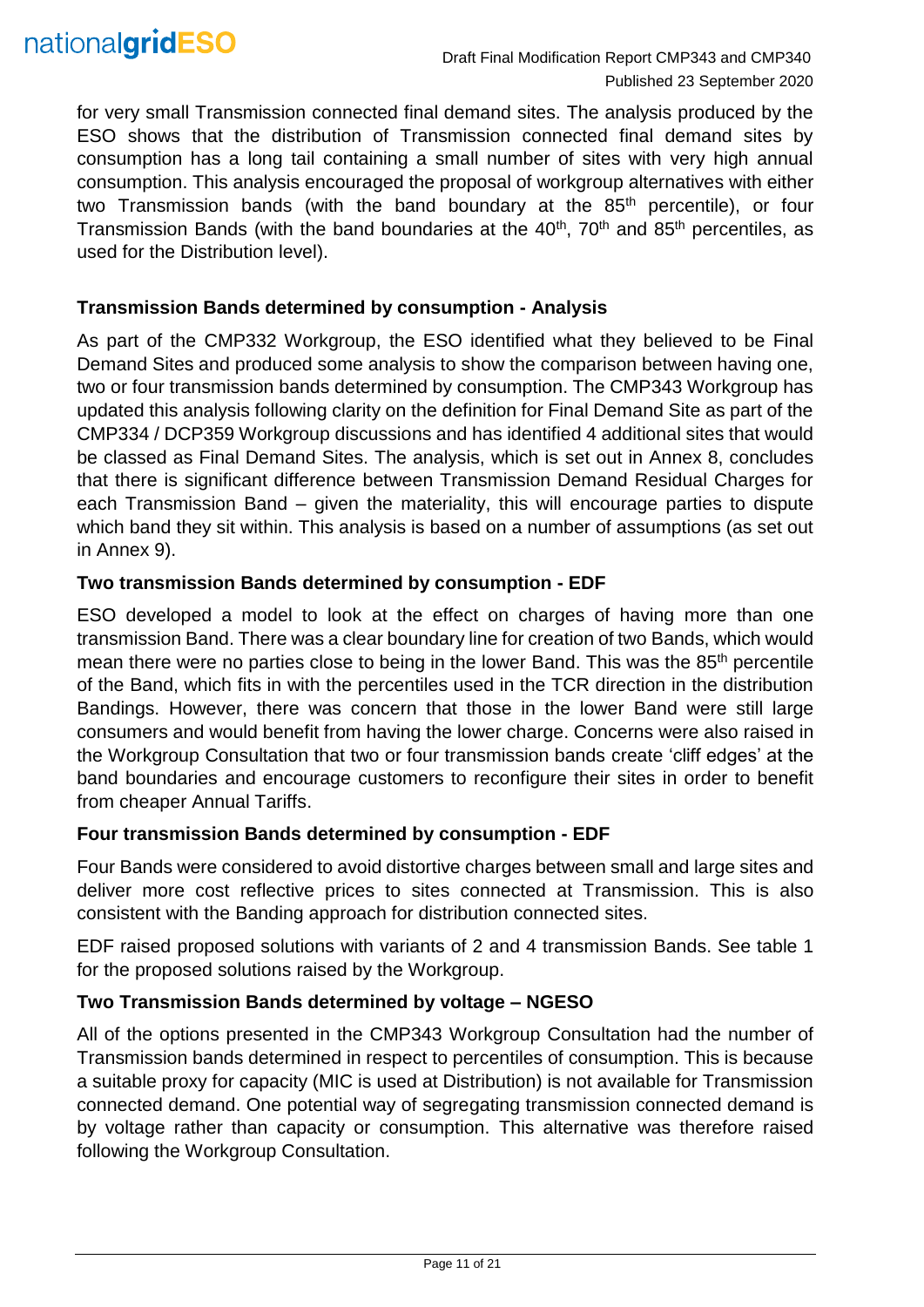

In this alternative, Transmission connected Final Demand Sites are allocated into the below bands:

1. >132kV

2. <=132kV

There would be no further segregation (e.g. by percentiles) within a voltage level due the low numbers of sites that would occur in each band if this was to be applied. There would also be no additional voltage levels below 132kV (at this point) due to only 1 site having a connection (subject to the following point) at <132kV. This would require defining a new point from which this voltage is derived (i.e. the boundary between shared and sole use/User assets). Using the point of connection voltage is not suitable due to the effect of Transmission Connection Assets as illustrated in the Alternative Proposal form in Annex 11. Draft tariffs for this alternative can also be found in the Alternative Proposal (WACM9) in Annex 11.

This alternative also goes some way to protecting very small Transmission connected sites from high charges created by being banded with very large energy consumers. This proposal segments off sites connected at <=132kV from all other transmission connected sites. These sites on average consume a smaller annual volume of energy than the Transmission connected sites at higher voltages and separating them off into a different band could be seen to better align treatment between sites connected at 132kV across the whole of GB. However, the Workgroup also had concerns that there were relatively small energy consuming sites connected at >132kV which would not be adequately protected from unreasonably high charges under this solution.

| <b>Benefits</b>                                                                                   | <b>Pitfalls</b>                                                                                                                     |
|---------------------------------------------------------------------------------------------------|-------------------------------------------------------------------------------------------------------------------------------------|
| More equivalent treatment between<br>132kV transmission and 132kV<br>distribution connected sites | May influence what voltage potential<br>connectees wish to use.                                                                     |
| Difficult to game without significant<br>engineering works                                        | Can be gamed with significant<br>engineering works to change the<br>connection design.                                              |
| The TDR charge the band faces is<br>directly proportional to the band's usage                     | The TDR charge a site pays doesn't<br>directly reflect the site's usage of the<br>network (and therefore less cost-<br>reflective). |
| Simpler and more transparent charging<br>methodology                                              | Potential mismatch between where the<br>'Site' boundary is and where the voltage<br>is taken                                        |
| Difficult to dispute                                                                              | Assumes sites within a voltage band are<br>similar                                                                                  |
| More stable charges as not subject to<br>re-banding                                               | Impacts legacy sites whose connection<br>voltage is a product of history                                                            |

The benefits and pitfalls of this solution are summarised below.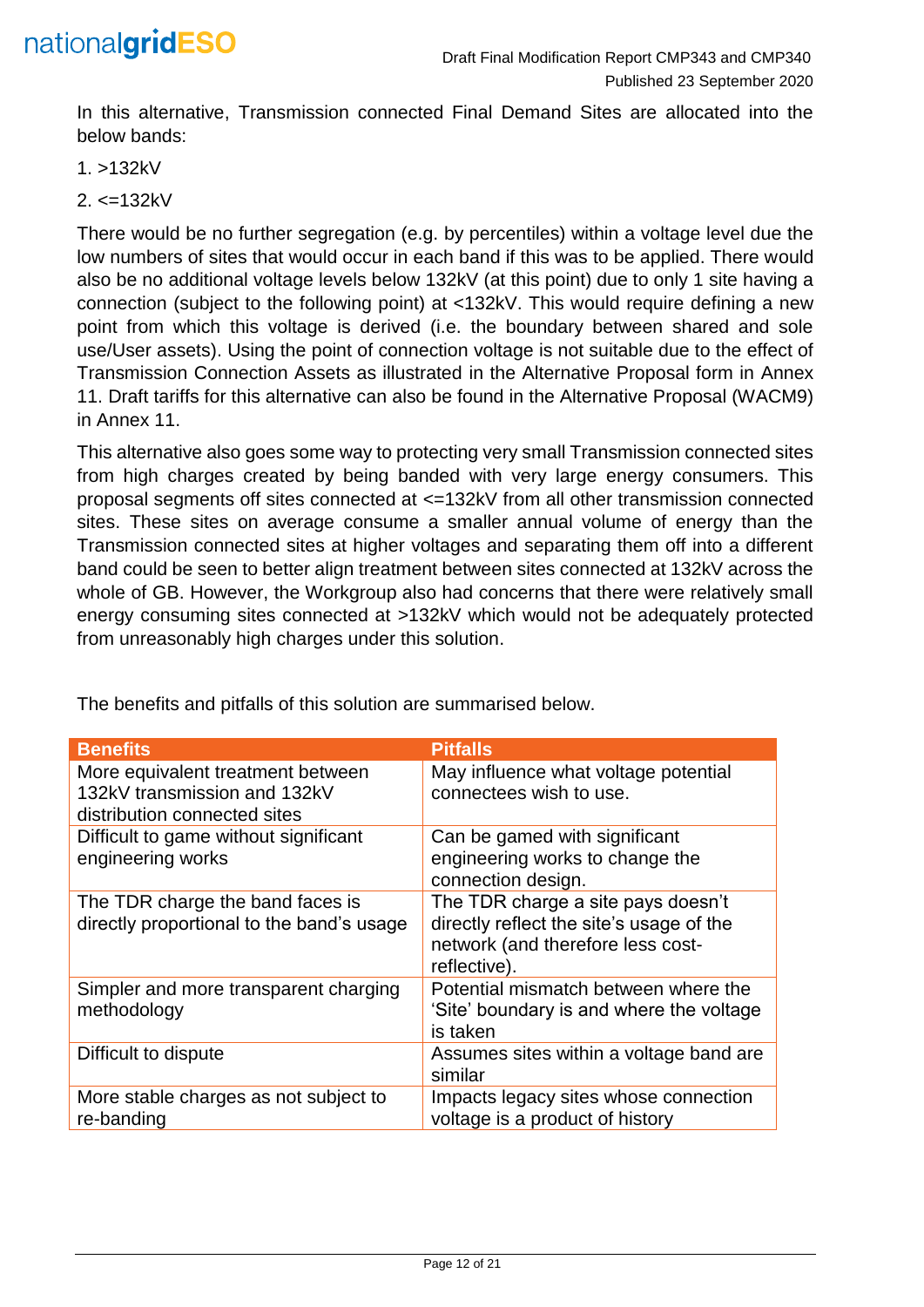

# **Transmission banding options determined by capacity (not taken forwards)**

| <b>Option</b>                                    | <b>NGESO (Proposer's) view</b>                                                                                                                                                                                                                                                                                                                                                                                                                                          | <b>Workgroup</b><br>view |
|--------------------------------------------------|-------------------------------------------------------------------------------------------------------------------------------------------------------------------------------------------------------------------------------------------------------------------------------------------------------------------------------------------------------------------------------------------------------------------------------------------------------------------------|--------------------------|
| <b>Highest Half</b><br><b>Hourly offtake</b>     | This has broadly the same strengths and<br>problems as the annual consumption data<br>item. It would however create an additional<br>distortion between 'baseload' consumers and<br>'peaky' consumers                                                                                                                                                                                                                                                                   | No further<br>comment    |
| <b>Instantaneous</b><br><b>MW offtake</b>        | This is not a commercial product like TEC/MIC<br>and NGESO does not have confidence in the<br>data given it has not gone through robust data<br>validation processes like settlement data. This<br>would also be more difficult for the customer to<br>understand as they will not typically be familiar<br>with the second by second meter reads rather<br>working in Half Hourly intervals.                                                                           | No further<br>comment    |
| <b>Physical</b><br>connection<br>capacity        | Using the physical connection capacity (CEC)<br>for a site would severely disadvantage legacy<br>sites who had a connection set up many years<br>ago when the requirements of the site were<br>different. This is not a commercial product like<br>TEC/MIC and customers would not be able to<br>easily change their CEC to suit their business<br>needs. Additionally, the CEC values are<br>stepped as they correlate to standard sizing of<br>transformer equipment. | No further<br>comment    |
| <b>Prospective</b><br>capacity                   | When applying for a connection the customer<br>requests an import capacity through their<br>application. This can change as customer<br>needs evolve but the ESO does not keep a<br>record of these requests once the site is<br>connected so this would not be a feasible data<br>item to use for banding or existing sites.                                                                                                                                           | No further<br>comment    |
| <b>ELEXON'S</b><br>"demand<br>capacity"<br>value | This is a seasonal product that can vary with<br>customer needs and there are easily<br>accessible historical records. However, the<br>capacity is self-reported (and therefore subject<br>to commercial gaming' risk) and there are no<br>penalties for exceeding your self-reported<br>value.                                                                                                                                                                         | No further<br>comment    |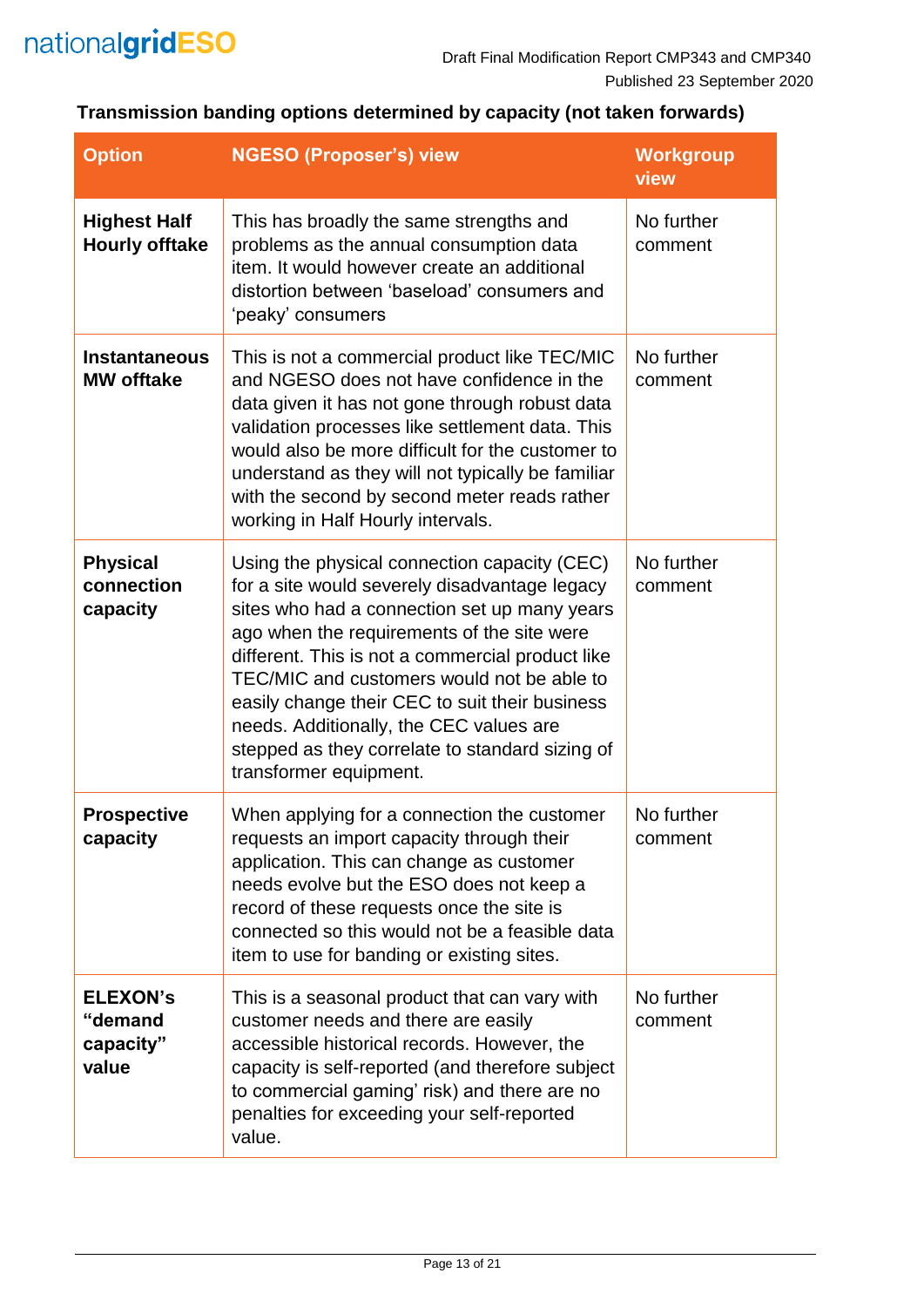#### **A volumetric, p/kWh Residual charge for Unmetered Supply Demand**

Since the CMP332 Workgroup Consultation, the Proposer has updated the CMP343 Original proposal in terms of how UMS Final Demand Sites are charged. Previously the Original proposal was to charge UMS final demand sites using a £/site/day tariff – this was because Ofgem's direction was to make the residual charges unavoidable. However, it became apparent in the CMP332 Workgroup and consultation responses that because there is no specific meter to allocate for UMS, that this could enable owners to lump all of their volumes from different inventories into one inventory (e.g. A Council who had volumes for street lamps, CCTV etc) to avoid the residual charge. The CMP343 solution is a volumetric, p/kWh residual charge for UMS Final Demand Sites.

#### **Alternative solutions**

The below table shows the Workgroup Alternative CUSC Modifications that have been formally raised by the workgroup.

| <b>CMP343</b><br><b>Proposed</b><br><b>Alternatives</b> | <b>Treatment of negative locational</b>                                                              | <b>Number of</b><br><b>Transmission</b><br><b>Bands -</b><br>determined by |               |
|---------------------------------------------------------|------------------------------------------------------------------------------------------------------|----------------------------------------------------------------------------|---------------|
| <b>Original</b>                                         | Floor at zero                                                                                        | 1 - consumption                                                            | <b>ESO</b>    |
| <b>Alternative 1</b>                                    | Floor at zero                                                                                        | 2 - consumption                                                            | <b>EDF</b>    |
| <b>Alternative 2</b>                                    | Floor at zero                                                                                        | 4 - consumption                                                            | <b>EDF</b>    |
| <b>Alternative 3</b>                                    | No Flooring                                                                                          | 1 - consumption                                                            | <b>EDF</b>    |
| <b>Alternative 4</b>                                    | No Flooring                                                                                          |                                                                            | <b>EDF</b>    |
| <b>Alternative 5</b>                                    | No Flooring                                                                                          | 4 - consumption                                                            | <b>EDF</b>    |
| <b>Alternative 6</b>                                    | Introduce a £/site/day locational<br>adjustment to negative locational<br>charges                    | 1 - consumption                                                            | <b>Npower</b> |
| <b>Alternative 7</b>                                    | Introduce a £/site/day locational<br>2 - consumption<br>adjustment to negative locational<br>charges |                                                                            | <b>EDF</b>    |
| <b>Alternative 8</b>                                    | Introduce a £/site/day locational<br>adjustment to negative locational<br>charges                    | 4 - consumption                                                            | <b>EDF</b>    |
| <b>Alternative 9</b>                                    | Floor at zero                                                                                        | 1 - voltage                                                                | <b>ESO</b>    |

For further details on the above solutions see the Workgroup Alternative Code Modification forms in Annex 11.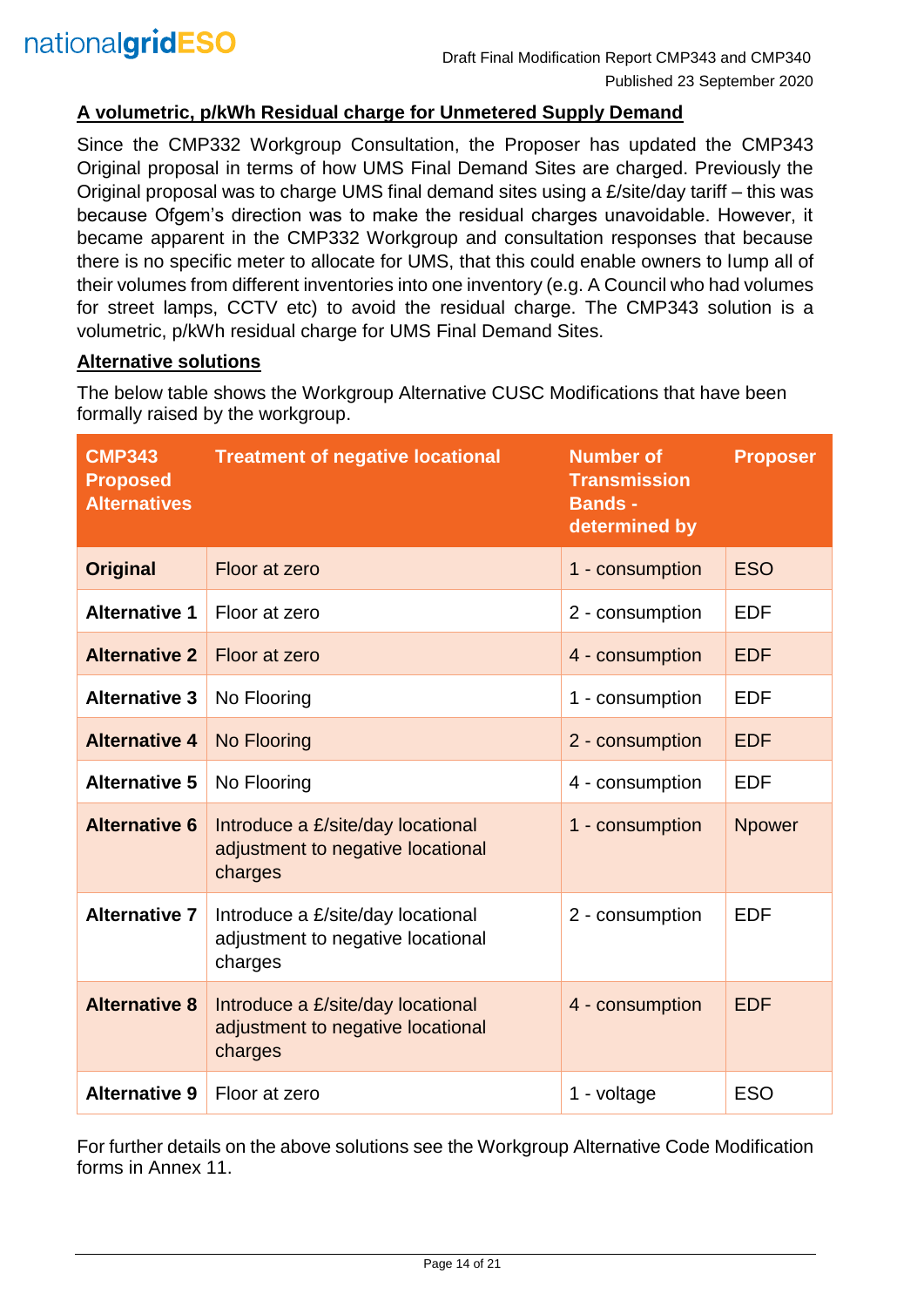

# **Legal text**

#### **CMP343:**

The legal text for the original and all of the alternatives can be found in Annex 15.

#### **CMP340:**

The legal text for the original and all of the alternatives can be found in Annex 16.

#### **What is the impact of this change?**

#### **Who will it impact?**

This is a large-scale change that will require amendments and consequential changes to all Supplier and DNO processes. In particular, NGESO will require data input (likely via Elexon) for site level information of capacity and annual consumption and site counts per relevant Band or category. This will further need to be broken down by Grid Supply Point Group and Supplier to allow relevant billing processes to take place. There is a contingency between this CMP and the DCUSA/BSC changes – this CMP will create the charging methodology, but it cannot be practically implemented until the relevant non-CUSC changes are approved and the requisite data-gathering processes are completed.

#### **What are the positive impacts?**

Ofgem has established that there are consumer benefits to this change due to certain types of customers no longer being able to avoid the costs of residual transmission charges.

## **Workgroup vote**

The Workgroup met on 12 August 2020 to carry out their Workgroup vote. 8 Workgroup Members voted, and the full Workgroup vote can be found in Annexes 17 (CMP343) and 18 (CMP340). The tables below provide:

- a summary of how many Workgroup members believed the Original and each of the nine WACMs were better than the Baseline; and
- a summary of the Workgroup members views on the best option to implement this change.

The applicable CUSC objectives are:

#### **CUSC charging objectives (CMP343)**

(a) That compliance with the use of system charging methodology facilitates effective competition in the generation and supply of electricity and (so far as is consistent therewith) facilitates competition in the sale, distribution and purchase of electricity;

(b) That compliance with the use of system charging methodology results in charges which reflect, as far as is reasonably practicable, the costs (excluding any payments between transmission licensees which are made under and accordance with the STC) incurred by transmission licensees in their transmission businesses and which are compatible with standard licence condition C26 requirements of a connect and manage connection);

(c) That, so far as is consistent with sub-paragraphs (a) and (b), the use of system charging methodology, as far as is reasonably practicable, properly takes account of the developments in transmission licensees' transmission businesses;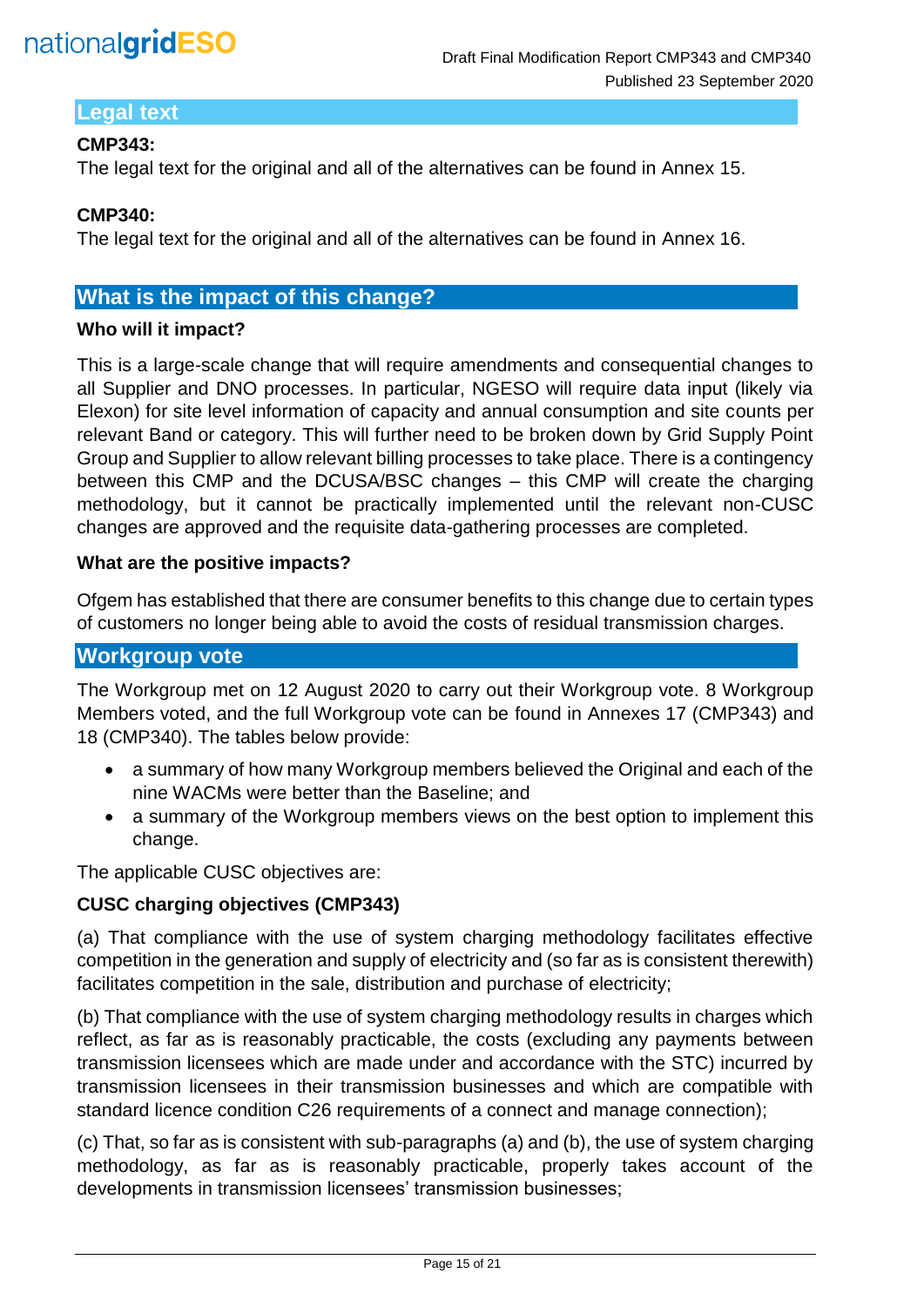

(d) Compliance with the Electricity Regulation and any relevant legally binding decision of the European Commission and/or the Agency. These are defined within the National Grid Electricity Transmission plc Licence under Standard Condition C10, paragraph 1 \*; and

(e) To promote efficiency in the implementation and administration of the use of system charging methodology.

#### **CUSC non-charging objectives (CMP340)**

(a) The efficient discharge by the Licensee of the obligations imposed on it by the Act and the Transmission Licence;

(b) Facilitating effective competition in the generation and supply of electricity, and (so far as consistent therewith) facilitating such competition in the sale, distribution and purchase of electricity;

(c) Compliance with the Electricity Regulation and any relevant legally binding decision of the European Commission and/or the Agency \*; and

(d) Promoting efficiency in the implementation and administration of the CUSC arrangements.

\*Objective (c) refers specifically to European Regulation 2009/714/EC. Reference to the Agency is to the Agency for the Cooperation of Energy Regulators (ACER).

#### **CMP343 - Assessment of the Original and WACM1 to WACM9 vs the Baseline (the current CUSC arrangements)**

The Workgroup concluded by majority that the Original, WACM1, WACM2, WACM3, WACM4, WACM5 and WACM9 better facilitated the CUSC Objectives than the Baseline. However, there was support for WACM6, WACM7 and WACM8.

| <b>Proposed Solution</b> | Of the 8 votes, how many said that this option<br>was better than the Baseline |
|--------------------------|--------------------------------------------------------------------------------|
| Original                 |                                                                                |
| WACM1                    |                                                                                |
| WACM <sub>2</sub>        | 18                                                                             |
| WACM3                    | 5                                                                              |
| WACM4                    | 5                                                                              |
| WACM <sub>5</sub>        | 5                                                                              |
| WACM6                    | n                                                                              |
| WACM7                    | 3                                                                              |
| WACM8                    | 13                                                                             |
| WACM9                    |                                                                                |

## **CMP343 Best Option**

| Workgroup<br><b>Member</b> | <b>Company</b> | <b>BEST Option?</b> | Which objective(s) does<br>the change better<br>facilitate? (if baseline not<br>applicable) |
|----------------------------|----------------|---------------------|---------------------------------------------------------------------------------------------|
|----------------------------|----------------|---------------------|---------------------------------------------------------------------------------------------|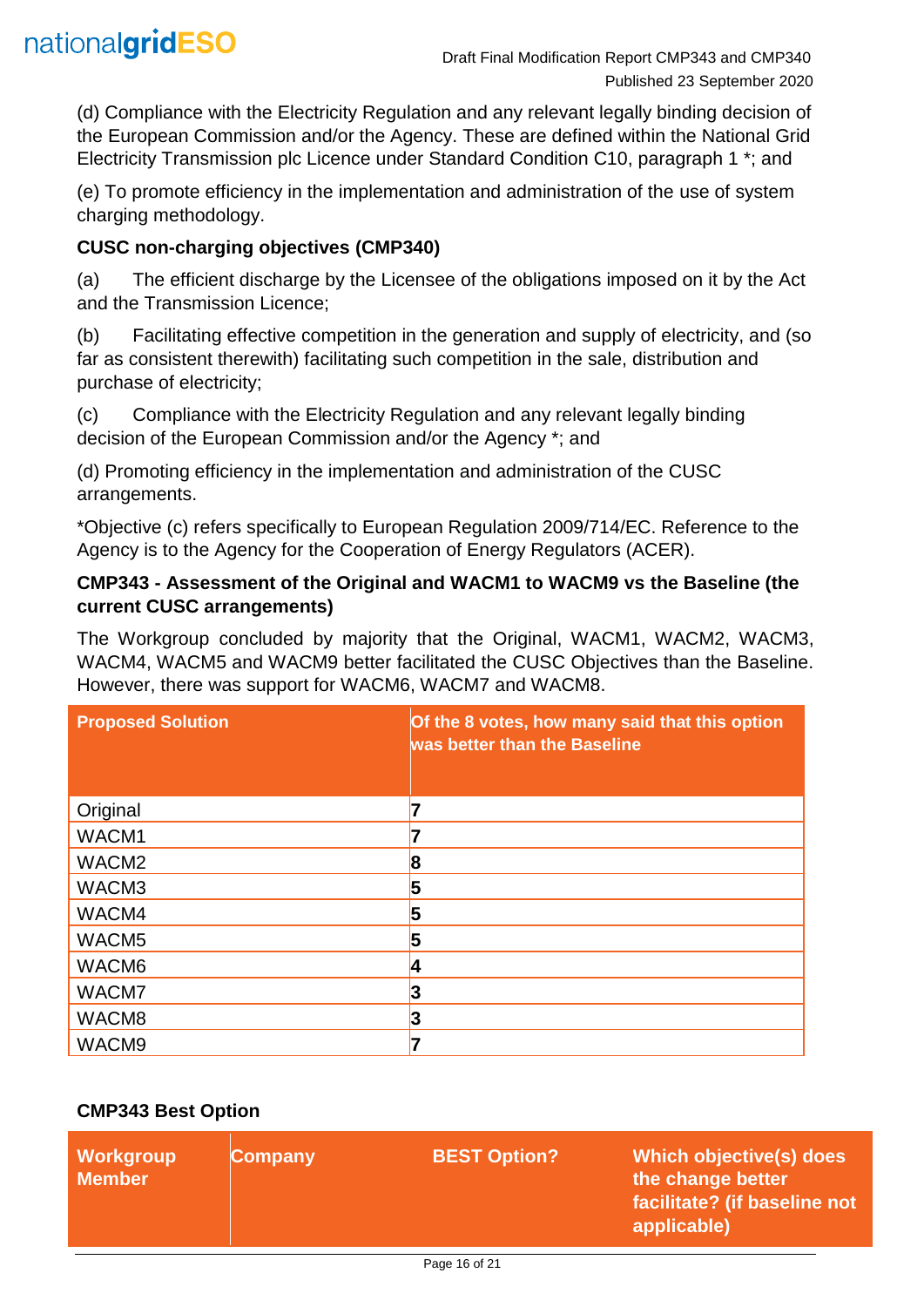# nationalgridESO

Draft Final Modification Report CMP343 and CMP340 Published 23 September 2020

| Eleanor Horn        | <b>NGESO</b>               | Original          | a, b, c |
|---------------------|----------------------------|-------------------|---------|
| Karl Maryon         | <b>Haven Power Limited</b> | Original          | a, b, c |
| Garth Graham        | <b>SSE</b>                 | Original          | a, b, c |
| Simon Lord          | Engie                      | WACM <sub>2</sub> | a, b    |
| <b>Simon Vicary</b> | <b>EDF</b> Energy          | WACM <sub>5</sub> | a, b    |
| Robert Longden      | Cornwall Insight           | Original          | a, b    |
| <b>Grace March</b>  | Sembcorp                   | Original          | a, b, c |
| Lee Stone           | E.ON                       | WACM3             | a, b, c |

# **CMP340 - Assessment of the Original, WACM1 and WACM2 vs the Baseline (the current CUSC arrangements)**

The Workgroup concluded unanimously that the Original, WACM1 and WACM2 all better facilitated the CUSC Objectives than the Baseline.

| <b>Proposed Solution</b> | Of the 8 votes, how many said that this option<br>was better than the Baseline |
|--------------------------|--------------------------------------------------------------------------------|
| Original                 |                                                                                |
| WACM1                    |                                                                                |
| WACM <sub>2</sub>        |                                                                                |

## **CMP340 Best Option**

| <b>Workgroup Member Company</b> |                            | <b>BEST Option?</b> | Which objective(s) does the<br>change better facilitate? (if<br>baseline not applicable) |
|---------------------------------|----------------------------|---------------------|------------------------------------------------------------------------------------------|
| Eleanor Horn                    | <b>NGESO</b>               | Original            | a, b, d                                                                                  |
| Karl Maryon                     | <b>Haven Power Limited</b> | Original            | a, d                                                                                     |
| <b>Garth Graham</b>             | <b>SSE</b>                 | Original            | a, b                                                                                     |
| Simon Lord                      | Engie                      | Original            | a, b                                                                                     |
| Simon Vicary                    | <b>EDF</b> Energy          | Original            | a, b                                                                                     |
| Robert Longden                  | Cornwall Insight           | Original            | a, b                                                                                     |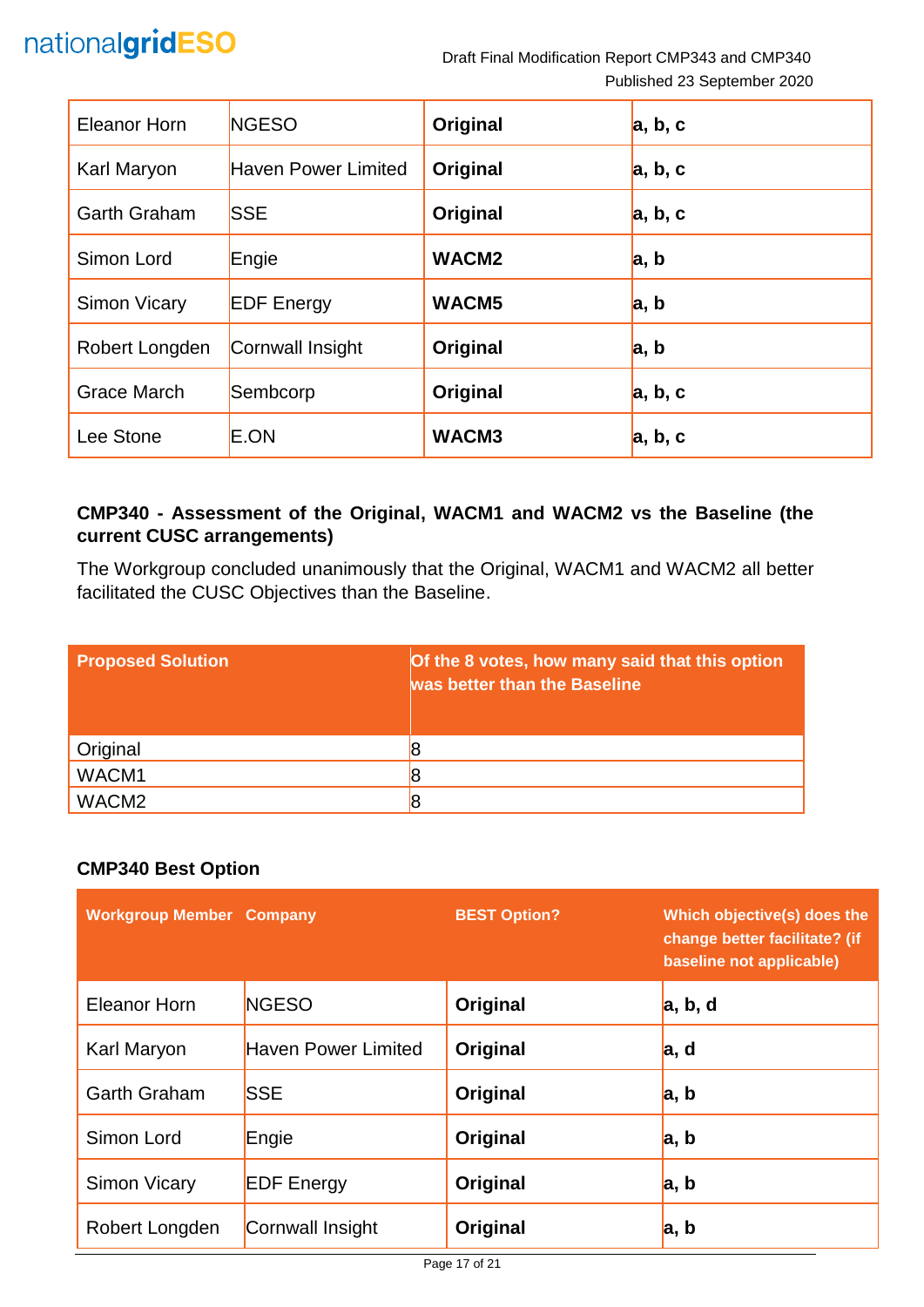| <b>Grace March</b> | Sembcorp | Original | а,<br>O |
|--------------------|----------|----------|---------|
| Lee Stone          | E.ON     | Original | a, b, d |

# **Code Administrator Consultation Summary**

The Code Administrator Consultation for CMP343 and CMP340 was issued on 1 September 2020 and closed 5pm on 22 September 2020 and received 21 non-confidential responses including 2 late responses. 7 of these responses were almost identical and were from parties in the rail industry.

A summary of these responses can be found in Annex 19 and the full responses can be found in Annex 20.

#### **Preference for 4 Transmission Bands**

The vast majority of respondents (17 of the 21 responses) supported options which proposed 4 transmission bands as, in their opinion, these avoid discriminatory pricing for smaller Demand sites connected at Transmission and would be in line with the treatment of EHV sites on the distribution network.

These respondents argued that 1 and 2 band solutions seem to be disproportionate due to the distribution of different sized connections on the transmission network and also make it unaffordable to use smaller-scale connection points for small-scale demand – stifling innovation.

1 respondent did note that the introduction of transmission bands would be an additional change that was not part of the Direction.

#### **Implementation 1 April 2022**

The majority of respondents (13 of the 21 responses) support implementation from 1 April 2022. 6 respondents proposed implementation should be April 2023 due to:

- the scale of impact on larger customers and the modest consumer impact (£5/year) – 3 respondents;
- the continuing impacts of COVID-19 2 respondents; and
- coinciding with the changes that the AFLC SCR will make 1 respondent

## **Mixed views on the treatment of zones that have a negative locational tariff**

Whilst the majority of responses focused on the merits of having 4 transmission bands, 8 respondents expressed views on how to address the negative locational tariff. Views were mixed and reflected the discussions held at Workgroup stage.

4 of these respondents supported the current practice of flooring the locational tariff to £0/kW. 3 respondents favoured the £/site/day locational adjustment to negative locational charges. The other respondent believed that altering any resulting negative locational signal is not within the scope of this modification.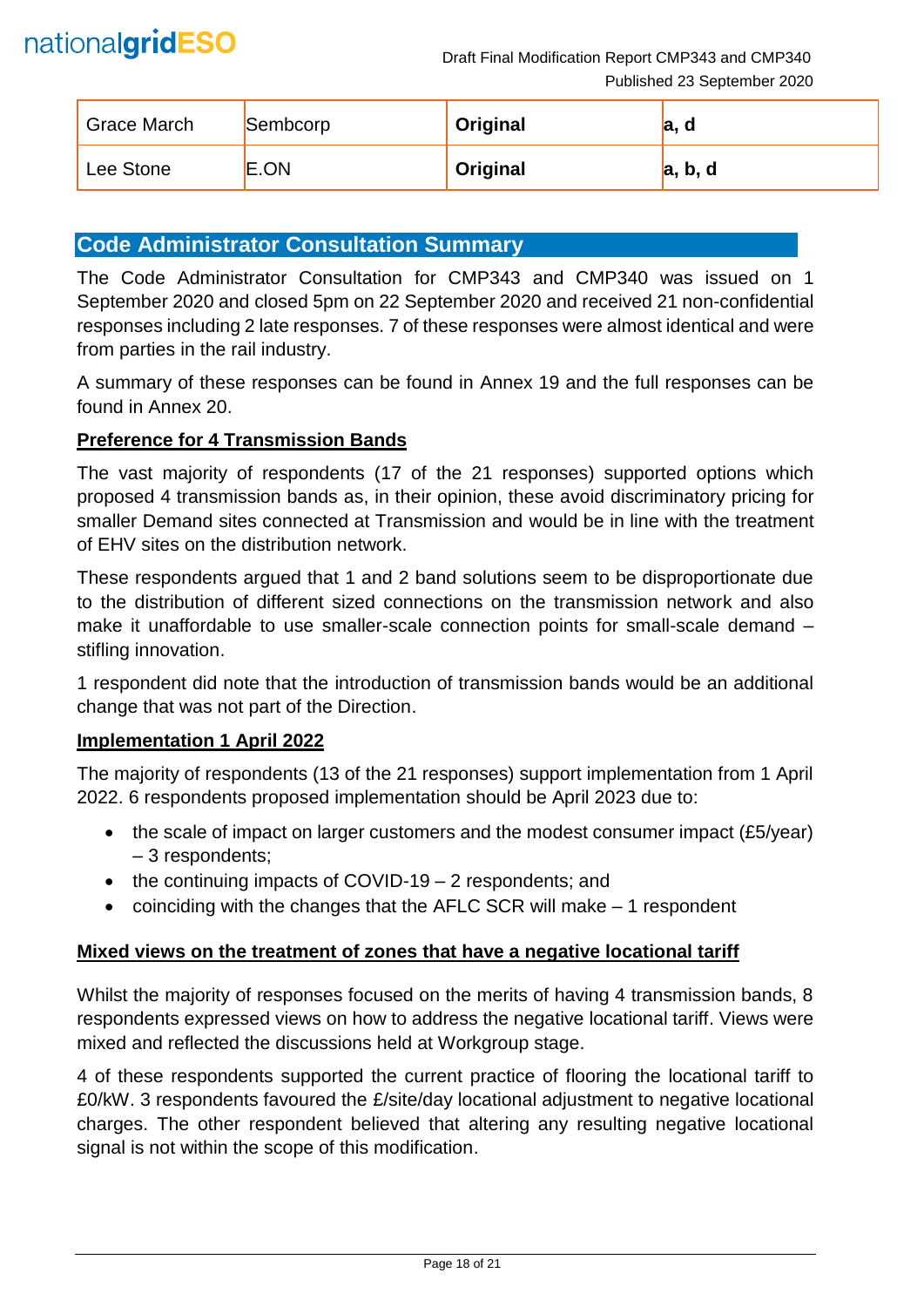l

# **Panel recommendation vote**

*To be updated following Panel meeting on 1 October 2020*

#### **When will this change take place?**

The Authority has issued a modified Direction<sup>7</sup> to ESO to withdraw CMP332 and raise a new Proposal to give effect to the TCR Decision with an implementation date of 1 April 2022.

An Authority decision is needed as soon as is practicable to support the development of the substantial system and process changes at ESO and within Industry needed to implement the solution. The current timescales for the modification are to deliver the Final Modification Report to Ofgem on 6 October 2020. Until a decision is received from the Authority on the preferred solution there is still uncertainty about some of the finer points of the solution where alternatives may be raised. This uncertainty impacts on implementation planning capability. To minimise inefficient system and process change planning the ESO needs to receive a decision from the Authority on CMP343 by 30 November 2020.

| <b>Acronym</b>         | <b>Meaning</b>                                                |  |
|------------------------|---------------------------------------------------------------|--|
| <b>BSC</b>             | <b>Balancing and Settlement Code</b>                          |  |
| <b>Baseline</b>        | The current methodology in code                               |  |
| <b>CMP</b>             | <b>CUSC Modification Proposal</b>                             |  |
| <b>CUSC</b>            | Connection and Use of System Code                             |  |
| <b>DCLF ICRP model</b> | Direct Current Load Flow Investment Cost Related Pricing      |  |
|                        | Model – otherwise known as the Transport and Tariff model for |  |
|                        | calculating TNUoS tariffs.                                    |  |
| <b>DCP</b>             | <b>Distribution Code Proposal</b>                             |  |
| <b>DCUSA</b>           | Distribution Connection and Use of System Agreement           |  |
| <b>DNO</b>             | <b>Distribution Network Operator</b>                          |  |
| <b>EAC</b>             | <b>Estimated Annual Consumption</b>                           |  |
| <b>EHV</b>             | Extra High Voltage                                            |  |
| <b>ESO</b>             | <b>National Grid Electricity System Operator</b>              |  |
| <b>EV</b>              | <b>Electric Vehicle</b>                                       |  |
| <b>FDS</b>             | <b>Final Demand Site</b>                                      |  |
| HH                     | <b>Half Hourly</b>                                            |  |
| <b>HV</b>              | <b>High Voltage</b>                                           |  |
| <b>IDNO</b>            | <b>Independent Distribution Network Operator</b>              |  |
| <b>LLFC</b>            | <b>Line Loss Factor Class</b>                                 |  |
| LV                     | Low Voltage                                                   |  |
| <b>MCB</b>             | <b>Measurement Class B</b>                                    |  |
| <b>MCD</b>             | <b>Measurement Class D</b>                                    |  |

# **Acronyms, key terms and reference material**

<sup>7</sup> [https://www.ofgem.gov.uk/publications-and-updates/consent-withdraw-cmp332-and-direction-raise-new](https://www.ofgem.gov.uk/publications-and-updates/consent-withdraw-cmp332-and-direction-raise-new-cusc-modification-proposal-new-transmission-demand-residual-charges-targeted-charging-review-tcr-1)[cusc-modification-proposal-new-transmission-demand-residual-charges-targeted-charging-review-tcr-1](https://www.ofgem.gov.uk/publications-and-updates/consent-withdraw-cmp332-and-direction-raise-new-cusc-modification-proposal-new-transmission-demand-residual-charges-targeted-charging-review-tcr-1)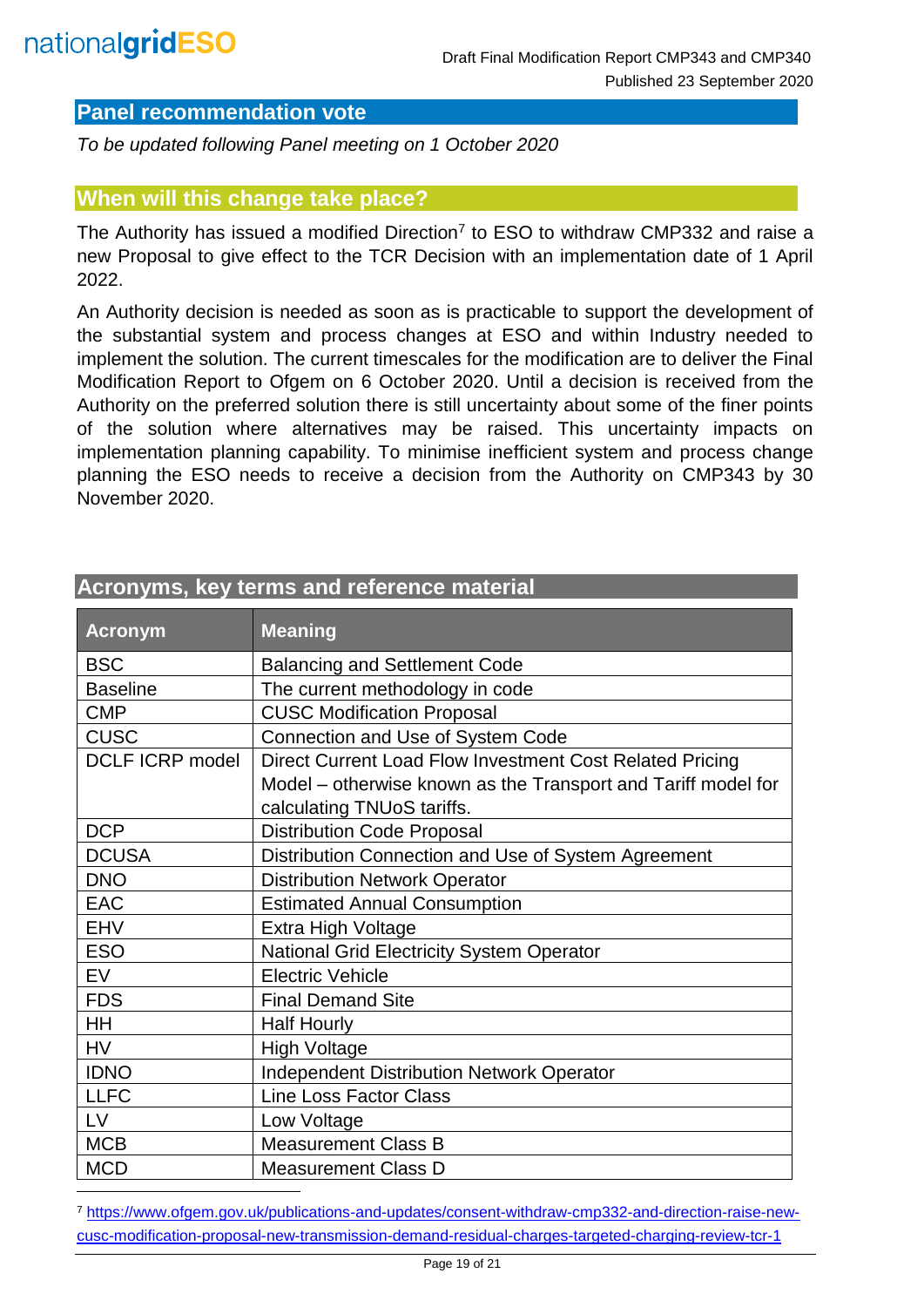| <b>MIC</b>   | <b>Maximum Import Capacity</b>                                  |  |
|--------------|-----------------------------------------------------------------|--|
| <b>MPAN</b>  | <b>Meter Point Administration Number</b>                        |  |
| <b>MRA</b>   | <b>Master Registration Agreement</b>                            |  |
| <b>NETSO</b> | National Electricity Transmission System Operator               |  |
| <b>NHH</b>   | Non-Half Hourly                                                 |  |
| <b>PID</b>   | <b>ENA Targeted Charging Review Project Initiation document</b> |  |
| <b>SCR</b>   | <b>Significant Code Review</b>                                  |  |
| <b>TNUoS</b> | Transmission Network Use of System                              |  |
| <b>TCR</b>   | <b>Targeted Charging Review</b>                                 |  |
| <b>TDR</b>   | <b>Transmission Demand Residual</b>                             |  |
| <b>UMS</b>   | <b>Unmetered Supplies</b>                                       |  |

#### **Reference material:**

- 1. [Ofgem direction letter](https://www.ofgem.gov.uk/system/files/docs/2019/11/cusc_direction_1.pdf)
- 2. [Ofgem Targeted Charging Review decision](https://www.ofgem.gov.uk/system/files/docs/2019/12/full_decision_doc_updated.pdf)
- 3. [ENA Targeted Charging Review Project Initiation document](https://urldefense.com/v3/__http:/www.chargingfutures.com/media/1390/tcr-joint-eso-dno-pid-v10.pdf__;!70_KdN2uTJA!iTCC0uKa-KGiJ-mbkt9wKAdUd4VEQgNAnFADH7gkPuWIOXPyWFJ25WItQW-c8yUgXR06uw$)
- 4. [ENA Targeted Charging Review Updated Project Initiation document](http://www.chargingfutures.com/media/1444/tcr-joint-eso-dno-pid-update-v11.pdf)
- 5. Ofgem updated direction letter [with implementation date April 2022](https://www.ofgem.gov.uk/publications-and-updates/consent-withdraw-cmp332-and-direction-raise-new-cusc-modification-proposal-new-transmission-demand-residual-charges-targeted-charging-review-tcr-1)

# **Annexes**

| <b>Annex</b>       | <b>Information</b>                                         |
|--------------------|------------------------------------------------------------|
| Annex 1            | <b>CMP343 Proposal Form</b>                                |
| Annex <sub>2</sub> | <b>CMP340 Proposal Form</b>                                |
| Annex <sub>3</sub> | <b>CMP343 Terms of Reference</b>                           |
| Annex 4            | <b>CMP340 Terms of Reference</b>                           |
| Annex <sub>5</sub> | <b>CMP332 Workgroup Consultation</b>                       |
| Annex 6            | <b>CMP332 Workgroup Consultation Responses Summary</b>     |
| Annex <sub>7</sub> | <b>CMP332 Workgroup Consultation Responses</b>             |
| Annex 8            | <b>Updated Transmission Banding Analysis</b>               |
| Annex <sub>9</sub> | <b>Updated Transmission Banding Analysis - Assumptions</b> |
| Annex 10           | £ Per Site Locational Adjustment Analysis                  |
| Annex 11           | <b>CMP343 Workgroup Alternative Proposal Forms</b>         |
| Annex 12           | <b>CMP340 Workgroup Alternative Proposal Forms</b>         |